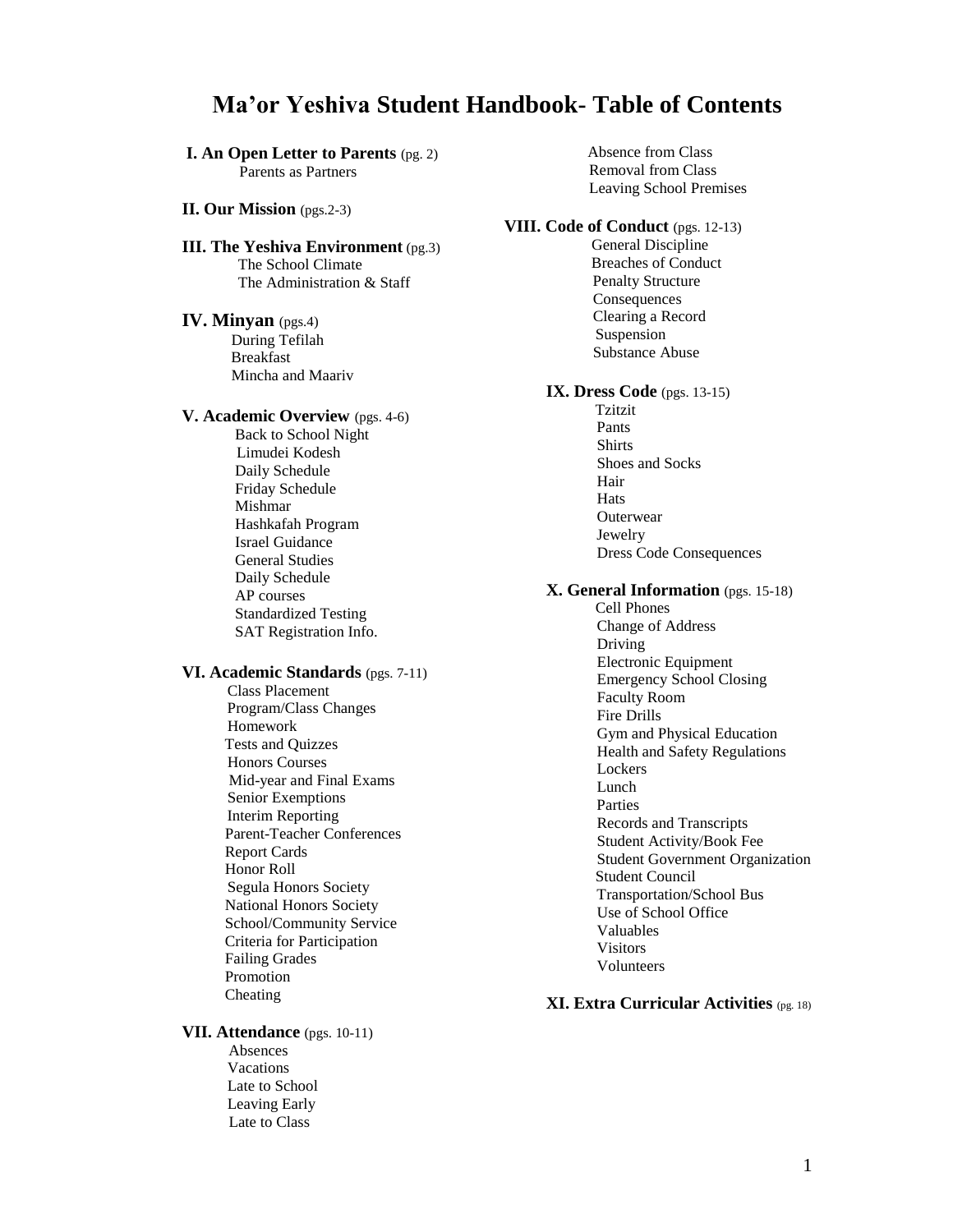# **Ma'or Yeshiva High School** Parents as Partners

The Talmud tells us that there are three partners in every child – G-d Almighty, his parents, and his teachers. This being the case, we ask that you become our partners in the true sense of the word. Clearly, our common goal is the excellence of the school for the benefit of each student's spiritual and educational growth during these vitally important formative years.

One of the most important elements in a young person's development is consistency, and therefore, it is essential that we view ourselves as partners as we strive to establish uniformity in both standards and expectations. Consistency applies equally in academic, behavioral, and religious standards. Conduct which you would not permit at home will not be condoned here. Conversely, conduct not permissible in school, should not be acceptable in the home.

As parents who have chosen this school for your children, it is appropriate that you provide a life setting in consonance with its values. In school and at home, during vacations and throughout the year, there should be one consistent message and standard. Extreme care must be taken in selecting the proper choice of summer camps and programs, recreational activities, books, music, movies, and television shows which are appropriate for young Yeshiva students and which complement the religious and educational goals of the school.

Of paramount importance is your understanding that all of our guidelines have been set with an eye toward excellence. To help us achieve these high standards, we need you to work with us. Show it in word and in deed. Help by seeing that your children comply with such things as the Dress and Appearance Code with a positive attitude. Be careful when planning vacations or scheduling appointments not to have your children miss school. Stress the importance of proper attitude and behavior during Tefila, while learning, and at all group functions. Promote the ideals of a strong work ethic and of honesty – during testing, and in all of one's dealings. Encourage your children to be active participants in all of the school's activities and programs. Get involved in your children's education and give of your time.

Remember, we are partners, and we need active partners rather than silent ones. If there is a problem, demonstrate to your children how they are to communicate properly, not by complaining but by trying to reasonably resolve issues. Understand that the school's mission is to help each and every child better themselves, and to that end, our every decision will be made with a simple, yet poignant, question in mind. What is the best way to help this youngster within the framework of our school environment?

Obviously, mistakes and oversights may occur, but they will never be due to negligence or indifference. G-d Almighty has charged us with a special mission and our mutual responsibility is great. Together, we can and will succeed.

# **Our Mission**

When the Creator of the Universe presented the Torah to the Jewish people, He offered us both a spiritual and a practical gift. Its eternal truths, handed down from generation to generation since Maamad Har Sinai (the giving of the Torah at Mt. Sinai), provide an immutable blueprint for the construction of a meaningful and rewarding life.

Our goal at Ma'or Yeshiva is to provide each student with the tools they will need to make their life an edifice worthy of the potential G-d has given them. Clearly, without limudei kodesh (Torah studies) and the ability to learn Torah, we cannot acquire the knowledge and understanding to truly comprehend what Hashem wants of us and how we can best serve Him. Limudei Chol (secular studies), whether as a means of preparing to earn a livelihood or of enhancing the world in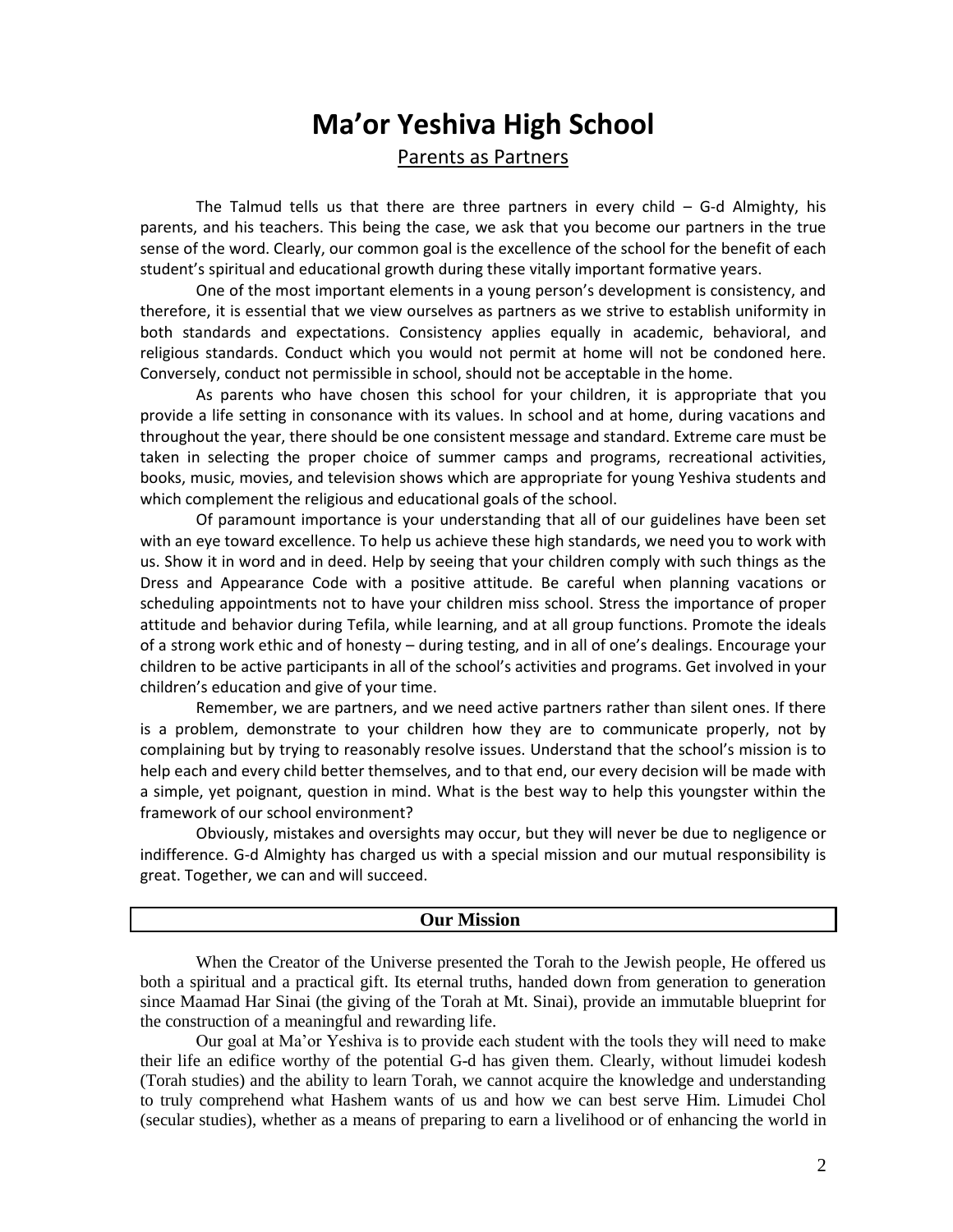which we live, serves as a complement to the study of Torah. Our aim is to help our students by requiring that they give their fullest effort in our demanding academic environment to acquire skills, build knowledge and through this develop an appreciation of the gifts Hashem has bestowed upon us.

 We aspire for our talmidim to realize that the spiritual rewards of maintaining learning throughout life far outweigh other more transient considerations, and for students to realize that they will always need to remain attached to Torah learning in a Torah environment.

 We emphasize personal development through growth in Midot Tovot and social responsibility in every aspect of life with a firm commitment to Torah, Avodah and Gemilut Hasadim.

 We supply our students with a rigorous secular education which will help them to become proud, productive and contributing members of our society. We are driven to enable each student to continue attaining an education of this caliber after they graduate and move on to higher education should they choose to do so.

**O**It is our stated goal to equip each student the with the tools necessary to become either a contributing working member of society or a full time member of kollel dedicating his life to the study of torah with the hopes that he eventually become a contributing community rabbi.

 We strive for each young man to emerge as a proud, committed Jew and world citizen who will be a source of pride to his family, his community, his people and his Creator.

# **The Yeshiva Environment**

## **School Climate**

 Understanding *Hashem's* ways and the fulfillment of מצות is the cornerstone of a yeshiva and its reason for existence. For the young man with a desire or willingness to grow in *Yirat Shamayim* and Torah knowledge, there can be no better or happier environment. We expect any young man who attends our yeshiva to acknowledge that the fulfillment of the basic מצות are of the paramount importance, and therefore, to adhere fully to the Yeshiva's standards of *Derech Eretz*, *common decency, praying* nicely, washing and *Birkat Hamazon,* making *Berachot,* and speaking appropriately. Anyone unwilling to behave in such a way will indeed be unhappy and find himself in a burdensome environment. However, for the overwhelming majority of our students, our environment is welcoming and fosters growth, friendship and happiness.

#### **The Administration and Staff**

 The school is administered by a team of professional, caring educators whose goal is to meet the needs of each student and to work together to realize the school's mission. The administration welcomes parental contact and invites parents to call with any questions or concerns. When possible, calls will be taken immediately; if not, you can expect a prompt return call at the earliest possible opportunity.

 Guidance counselors will set up a regular schedule for meeting with all students during the course of the school year. In addition, students or parents may request a meeting with the counselors as the need arises.

 Whenever possible, contact with the school should be made directly through our office. Parents wishing to speak with a rebbe or teacher may leave a message with the school office asking that they be contacted. Please leave a daytime number where you can be reached. As with all other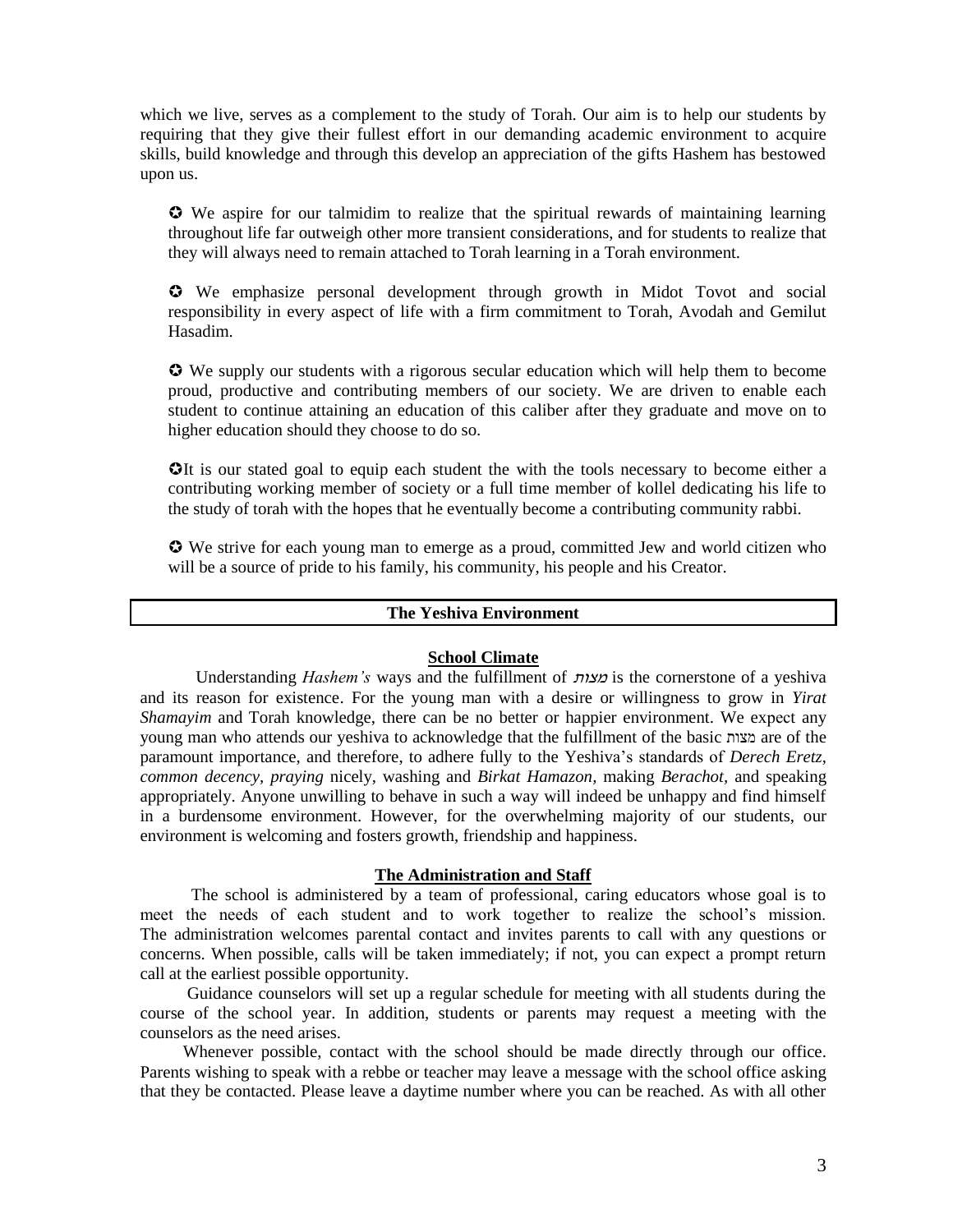professionals, teachers should not be called at home unless prior arrangements to do so have been made.

# **Minyan**

 *Where men pray, Hashem is present. This awesome truth accounts for the very serious way the yeshiva views its Tefilah. Minyan* is an integral part of the yeshiva's educational program and attendance at our school *minyan* is a requirement for all students unless specific permission has been granted to attend an alternate *minyan*.

 *Every talmid is assigned a Makom Kavua – a designated seat- for minyan and all school functions held in the Bet Medrash.* He must be in his *Makom Kavua* by 7:47am for *Tefilat Shaharit*, which begins at 7:50am and be on time for the start of מנחה or ערבית.

 *A student who does not appear for shacharit without a valid note of explanation will face disciplinary action.*

 If you inadvertently forget your *Talit/Tefilin*, notify the *Minyan* supervisor for direction. Disciplinary consequences can ensue if a pattern develops.

# **During Tefilah**

 A *Bet Medrash* is a *Mikdash Me'at* and must be treated with proper respect for *Kedushat Hamokom*. This applies to giving care to its cleanliness and order, as well as to the manner in which one enters and leaves, sits and speaks. Coats, knapsacks, food, and drinks should not be brought into the *Bet Medrash* at any time.

 *Attending minyan is not the same as praying*. *Praying* is called *Avodah She'balev* – work of the heart. *Praying* with proper *Kavanah* can be genuinely difficult; it requires concentration, sincerity and a willingness to grow in one's relationship with Hashem. The way a *ben-Torah* should conduct himself during *Tefilah* will be reviewed at orientation and throughout the school year. Our general policy is as follows:

- 1. Walking out during *Minyan* should only be necessary on rare occasions. All personal needs should be attended to before or after *minyan.*
- 2. You should have your own *Siddur, Talit,* and *Tefilin* in school each day.
- 3. You should be seated in your assigned seat.
- 4. If your bus arrives late, proceed immediately to the *Bet Medrash* for directions.
- 5. *Tefilin* should remain on at least until the start of ketoret.
- 6. *Talking during prayer is disruptive to others and is forbidden during any part of the tefilah. Lack of decorum and disruptive behavior during prayer will result in disciplinary consequences.*

 Students are encouraged to contribute to *Tzedaka*, which is collected during *prayer*  each day. The money is allocated toward needy families from our community.

# **Breakfast**

After *minyan*, *talmidim* eat breakfast in the lunchroom before the start of *shiur.*

# **Mincha/Maariv**

 The Ma'or Yeshiva day begins and often ends with *minyan,* and the significance of *Tefilah*  cannot be overstated. PM classes are dismissed at 5:15pm and *Arbit (when possible)* begins at 5:18pm. Those who arrive after 5:18pm are late. **A student who does not appear for מנחה or ערבית** *without* **express permission will receive a cut.**

# **Academic Overview**

The Ma'or Yeshiva High School is a full four year program which focuses on growth in Torah and a demanding comprehensive secular education. While we advocate that all of our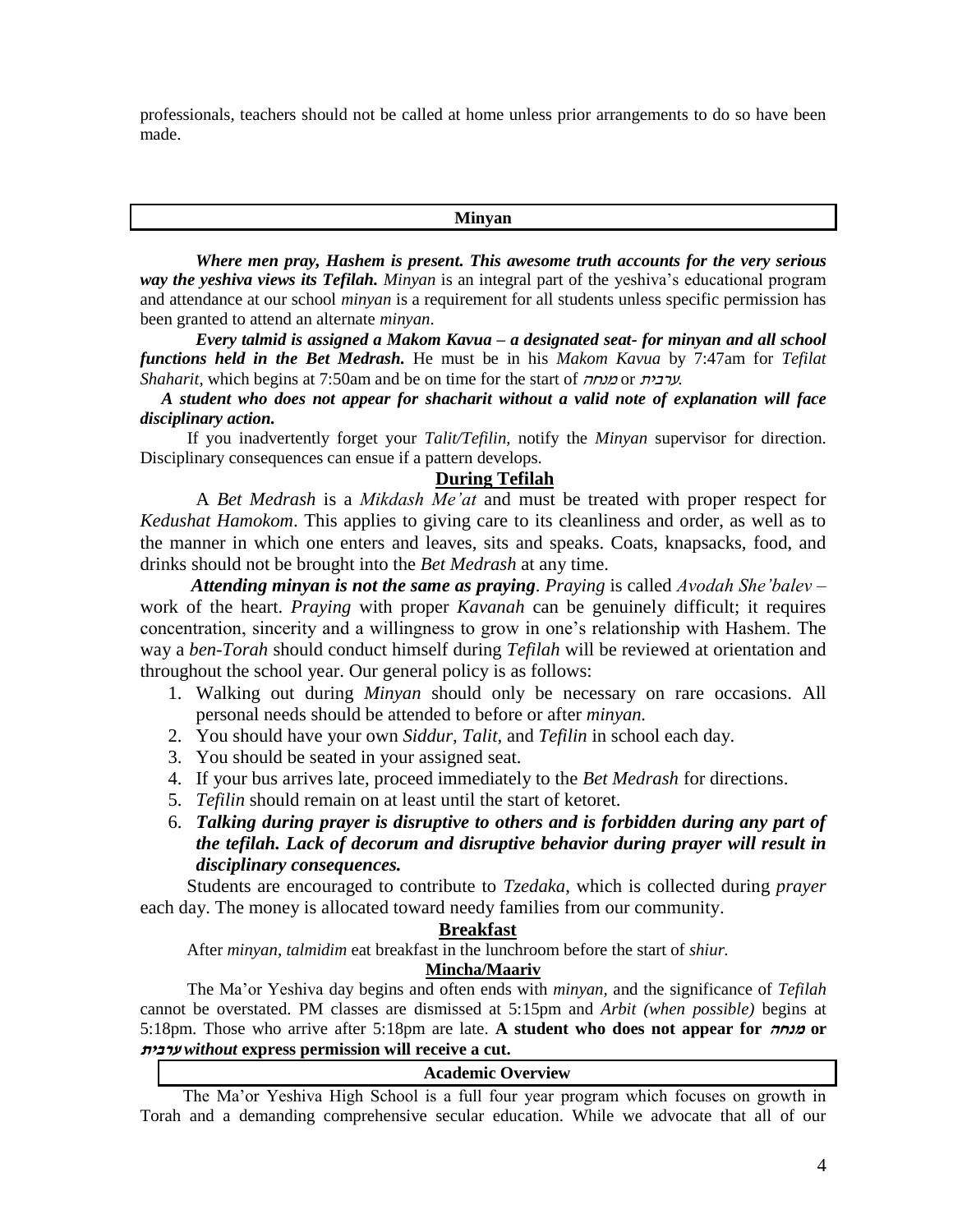students strive for the highest level of secular education and career preparation, it is our aim to see that every one of our graduates spends at least one year continuing his exclusive Limudei Kodesh education in Israel before beginning college and/or professional study should they choose to do so.

We believe it is in our student's best interest to remain in a torah environment during the formative years of emergent adulthood, when they are highly impressionable and susceptible to the potentially destructive influences of today's secular society. The environment they are in will have a significant influence on their moral and religious development. In addition, the year of Torah study provides our young men with time to gain a degree of independence and maturity before they define their futures by selecting a professional course of study. The Yeshiva will provide a comprehensive guidance program to help students and parents determine the best path to pursue. We submit that Ma'or's program should be considered a five year program- four years in Long Branch and one in Israel!

# **Back To School Night**

 It can't be over stated that involved parents are key components of academic success, and we are eager for parents and faculty to get to know one another. Early in the year, parents are invited to become acquainted with the *rebbeim* and teachers who spend so much time with their sons. Members of the faculty present an overview of their curricula and inform parents of classroom procedures and academic expectations they have of their students.

 *Please check your calendars for the date of Back to School Night.* Although this program is not a venue for individual conferences, getting acquainted opens the door for understanding and further contact. Parents will have the opportunity to meet individually with faculty to discuss their son's progress later on in the school year.

| Limudei Kodesh                                |                                    |  |  |
|-----------------------------------------------|------------------------------------|--|--|
| <b>Morning Schedule</b>                       |                                    |  |  |
| <b>Monday-Thursday</b>                        | <b>Fridays</b>                     |  |  |
| $7:50-8:50$ am<br>Shacharit and halacha shiur | $1st$ period 9:10-10:00am          |  |  |
| <b>Breakfast</b>                              | $2nd$ period 10:03-10:30           |  |  |
| $1st$ period 9:15-10:45 Gemara                | 3rd period 10:32-11:00             |  |  |
| <b>Break</b>                                  | 4 <sup>th</sup> period 11:02-11:30 |  |  |
| $2nd$ period 11:03-11:45                      | 5 <sup>th</sup> period 11:32-12:00 |  |  |
| 3rd period 11:48-12:30                        | $6th$ period 12:02-12:30           |  |  |
| $4th$ period 12:33-1:15 Lunch                 | $7th$ p. 12:32-1:00 Dismissal      |  |  |
| Michmor                                       |                                    |  |  |

 **Mishmar**

 *Mishmar* is part of the Yeshiva's complete educational program. Attendance is mandatory. Non-attendance will be treated in the same manner as all other absences (with permission a half day absence) or cuts (without permission). Dates for Thursday *mishmar* are included in the calendar. Mishmar Schedule: 5:15-5:40 Dinner

# 5:40-6:45 Mishmar/Arbit-Maariv

Dinner will be available for purchase at a flat rate for all 15 weeks or separately for each week. Students are not permitted to leave the grounds without express permission.

# **Israel Guidance**

At the start of the  $12<sup>th</sup>$  Grade, representatives of various Yeshivot in Israel will come to the school to offer an overview of their programs. Handbooks and brochures, which provide additional information, are distributed.

# **General Studies**

 The General Studies program is presented during four departmental subject area periods on Monday through Thursday. Our curriculum satisfies and surpasses the core curriculum requirements in language arts, mathematics, the sciences and social studies that are specified by the Department of Education of the State of New Jersey. Hebrew language is a Yeshiva requirement for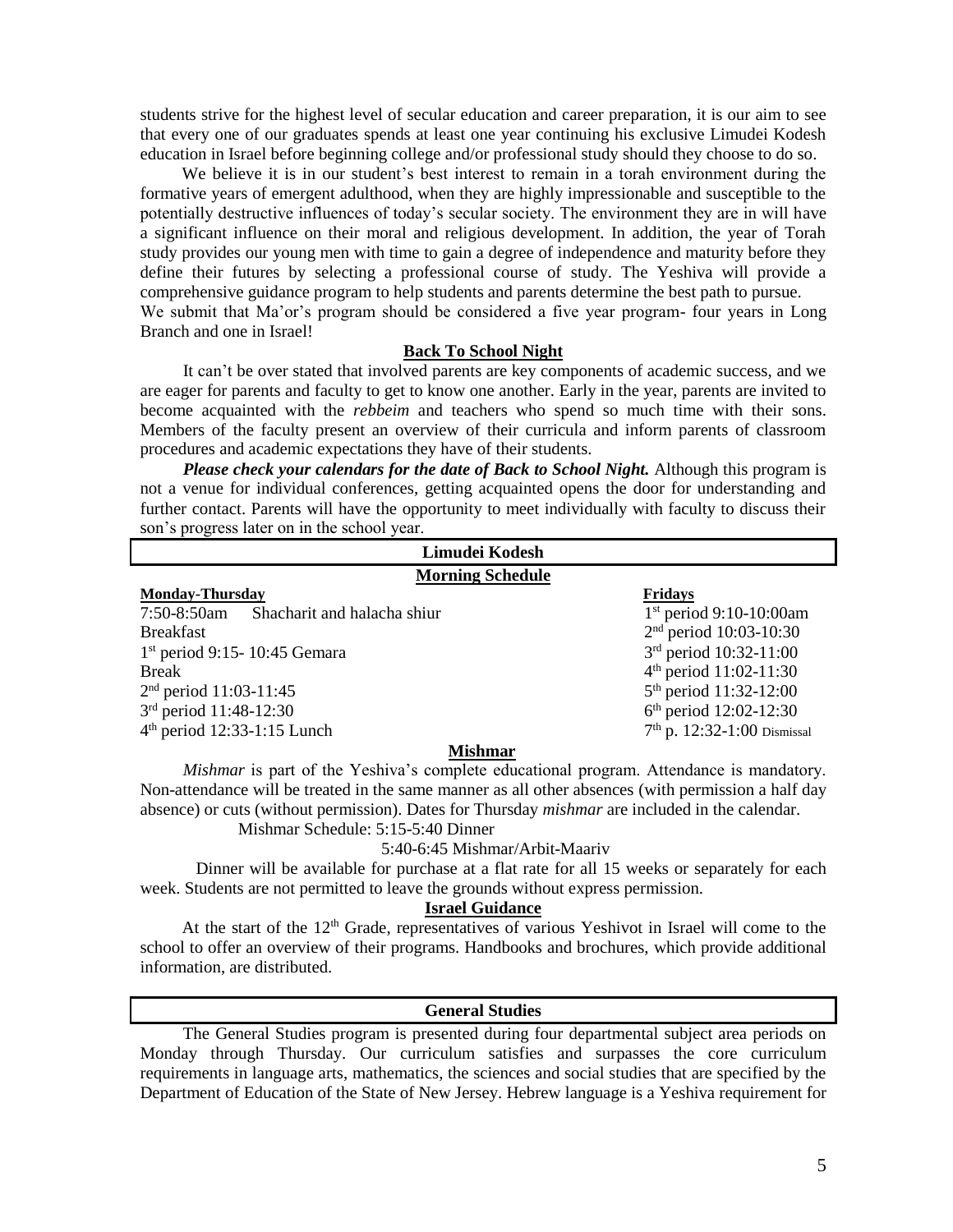9<sup>th</sup> and 10th grades. In their Junior and Senior years, students round out their programs by choosing from a variety of electives. Students are scheduled for two periods of physical education weekly.

# **Schedule of Afternoon Classes**

**Monday-Thursday**

5 th period- 1:18-2:00pm 6 th period 2:03-2:45 7 th period 2:48-3:30 Mincha 3:33-3:45 8 th period 3:48-4:30 9<sup>th</sup> period 4:33-5:15 Arbit/Maariv (when applicable) 5:18-5:30

#### **Advanced Placement Courses**

*Advanced Placement courses provide an opportunity for a student to earn many college credits (or exemptions) while still in high school*. Among the AP courses that may be offered are *AP Psychology, AP Biology, AP Physics, AP English, AP Calculus, and AP United States History.*  Others can be offered upon request by a sufficient number of students.

In order to qualify for universally accepted college credits, students must score a 5 (on a scale from 1-5) on the uniform Advanced Placement exams provided by the college board. Some colleges offer credits or exemptions for scores of 4. Students in AP classes must maintain an 85% average in order to remain in the class and are required to take the AP examination in that subject. The score on the AP exam will be considered in lieu of a final examination, according to the following scale: 5=100% 4=95% 3=85% 2=75% 1=65%

## **College Guidance**

A professional college guidance counselor will provide direction long before the college application process begins in the senior year. At an orientation session for  $10<sup>th</sup>$ ,  $11<sup>th</sup>$ , and  $12<sup>th</sup>$ graders, information about PSAT's, SAT'S, and SAT II Achievement Tests will be presented. At the end of the  $11<sup>th</sup>$  grade, there will be individual meetings set up with juniors, in preparation for the impending college application/admissions process.

Individual meetings will be arranged for seniors and their parents, to provide an opportunity to learn about their specific options, as well as to learn about costs, available scholarships, and application procedures. Seniors will also receive advisement about writing application essays, and they are helped with articulation and editing of their essay.

In line with our mission, students are advised to seek the best secular education available *within the context of a Torah environment*.

# **Assessments and Standardized Testing**

 No single instrument can determine a student's achievement. In-class performance measures, teachers' evaluations and report cards give only a partial picture of a student's progress. To complement these subjective evaluations, we administer standardized achievement tests for our ninth and tenth graders to further determine our student's performance levels and their degree of progress.

In the tenth grade and above, students receive advisement and are readied for the **Preliminary Scholastic Aptitude Test (PSAT)**, which we consider as necessary preparation for the **Scholastic Aptitude Test (SAT)** that is required for college admission. For many colleges, **SAT II** (subject area) tests are an entry requirement. At individual advisement sessions, students are told which SAT II's if any, are required by their schools of choice so that they may gear themselves for these exams.

Juniors are encouraged to enroll in an SAT preparatory course. Information about programs (after school or Sunday's) conducted by independent agencies will be made available upon request.

# **SAT TEST DATES AND REGISTRATION DEADLINES**

**Booklets containing information about the registration process, as well as the test dates, when and where they are offered locally, and registration deadlines, are distributed to students at the beginning of the school year. They are also available in the high school office throughout the year. Exam dates and registration deadlines will be noted on the school calendar.**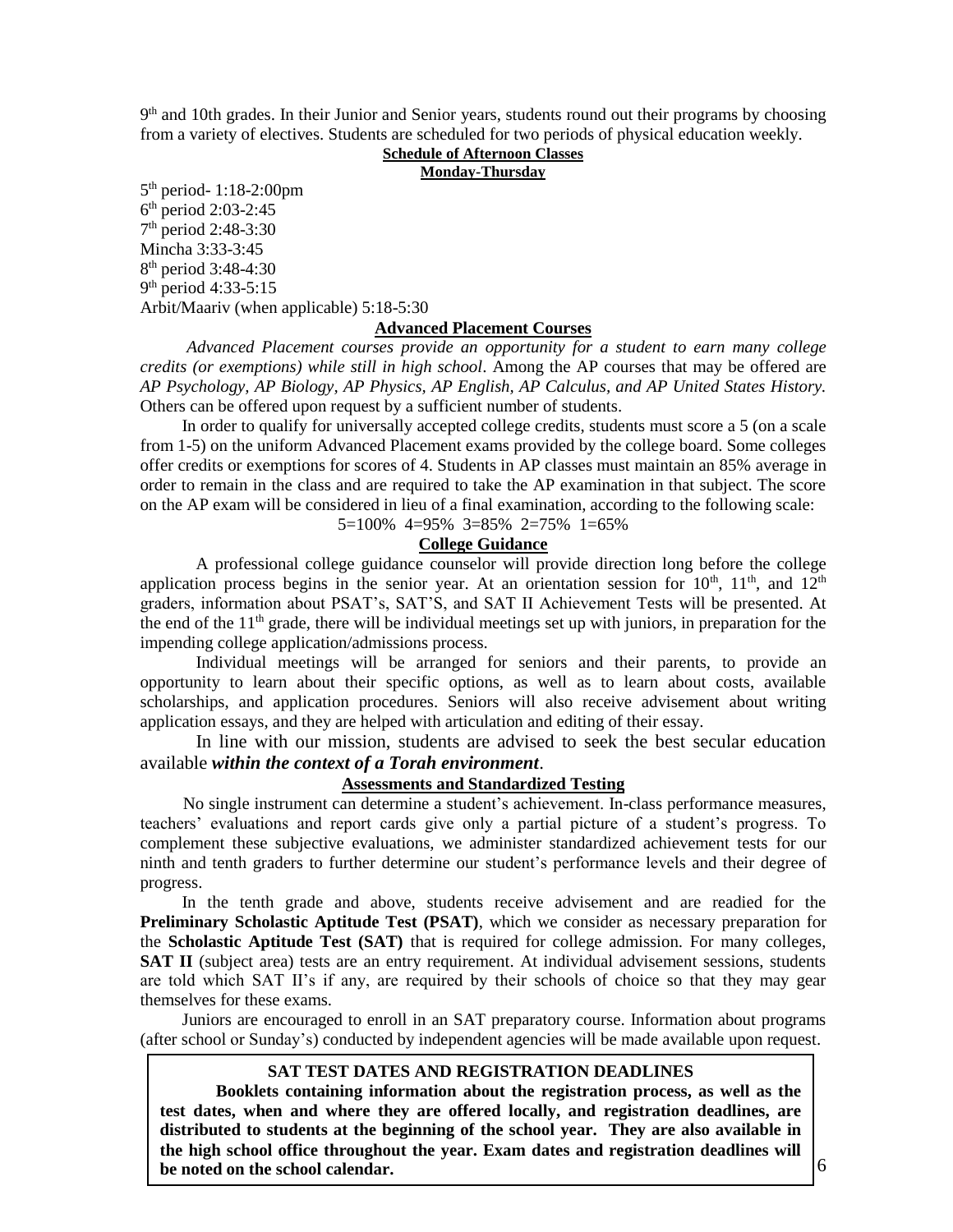# **Academic Standards**

# **Class Placement**

 In order to effectively address academic strengths as well as challenges, students are homogeneously grouped whenever possible. Students may be placed in either a regular or Honors class in some General Studies subjects, and in either a regular or Honors *shiur* in some *Limudei Kodesh* classes. Often, students within the same class are designated Honors and are required to perform additional work to warrant this selection. Honors will be clearly noted on the high school transcript as well as receive additional points in the GPA (Grade Point Average) per subject. Honors classes cover core curriculum content areas at an accelerated pace and/or in greater depth than the regular track. Regardless of placement, we expect each student to maintain a level of academic performance commensurate with his abilities. Class placements are determined by those who know the students best – their *rebbeim* and teachers, in concert with the administration. Consideration is given to past performance and achievement tests, as well.

 It is important that students view their placement positively! They also need some time to adjust. Review of progress is on-going during the year, and changes are made by the administration when warranted.

# **Homework**

 Homework is designed to reinforce what was taught, to provide practice in skills learned, and/or to prepare for upcoming classes.

 We expect students to have completed all assignments on the day they are due. There should be no excuse for undone homework except under extenuating circumstances, when a note from home (hand-written and signed by a parent) must be presented. Even then, a missed assignment must be made up and handed in the next school day.

 *If a student is absent, it is his responsibility to get the homework assignments from a classmate. He may arrange to have books brought home by a classmate by calling the school office. However, the office cannot be responsible for gathering books or homework assignments.*

 Studying requires concentration. A quiet, well-lit area where there are no distractions is the ideal place to study and do homework. Time management and long-and short-term planning are study skills, which help students achieve success without having to feel overly burdened.

# *Assignments being done during class time, will be confiscated. No credit will be given for the work and may result in a loss of additional points for repeat offenders.*

## **Tests and Quizzes**

 Understanding the demands that a dual curriculum imposes, teachers will limit testing to generally two but no more than three tests per day. *Unannounced pop quizzes (that take less than ten minutes) and regularly scheduled quizzes (e.g. spelling, math) that take less than ten minutes to complete, may be given in addition to scheduled tests.* 

 Test dates and due dates for reports and long-term assignments will be posted by *rebbeim* and teachers on a centrally located test calendar. If more than three tests are listed on the calendar, priority will be given to the first three postings. When a test is postponed by consent of both the teacher and the students to another day, it may be given in addition to any other tests already scheduled that day. A small number of students may find that because of their individual program, they are scheduled for more than three tests. *When the majority of the class does not have a conflict, the individual must go along with what has been determined for the group.*

 If a class finds itself scheduled for more than the allotted number of exams permitted, students should first speak to the teachers involved, to try and rectify the situation. If not a class delegate must present the issue to the administration for resolution *at least two days before the test date.*

*Make up tests:* A student absent on the day of an exam should be prepared to make up the missed exam *on his first day back in school*. In some cases, the teacher may set an alternate date for a make-up, or he may excuse the student from the test with no penalty (i.e. the missing test will not be counted in determining his average). Only one make-up test per trimester will be permitted without penalty. Additional made-up tests may be subject to a ten-point grade reduction, unless a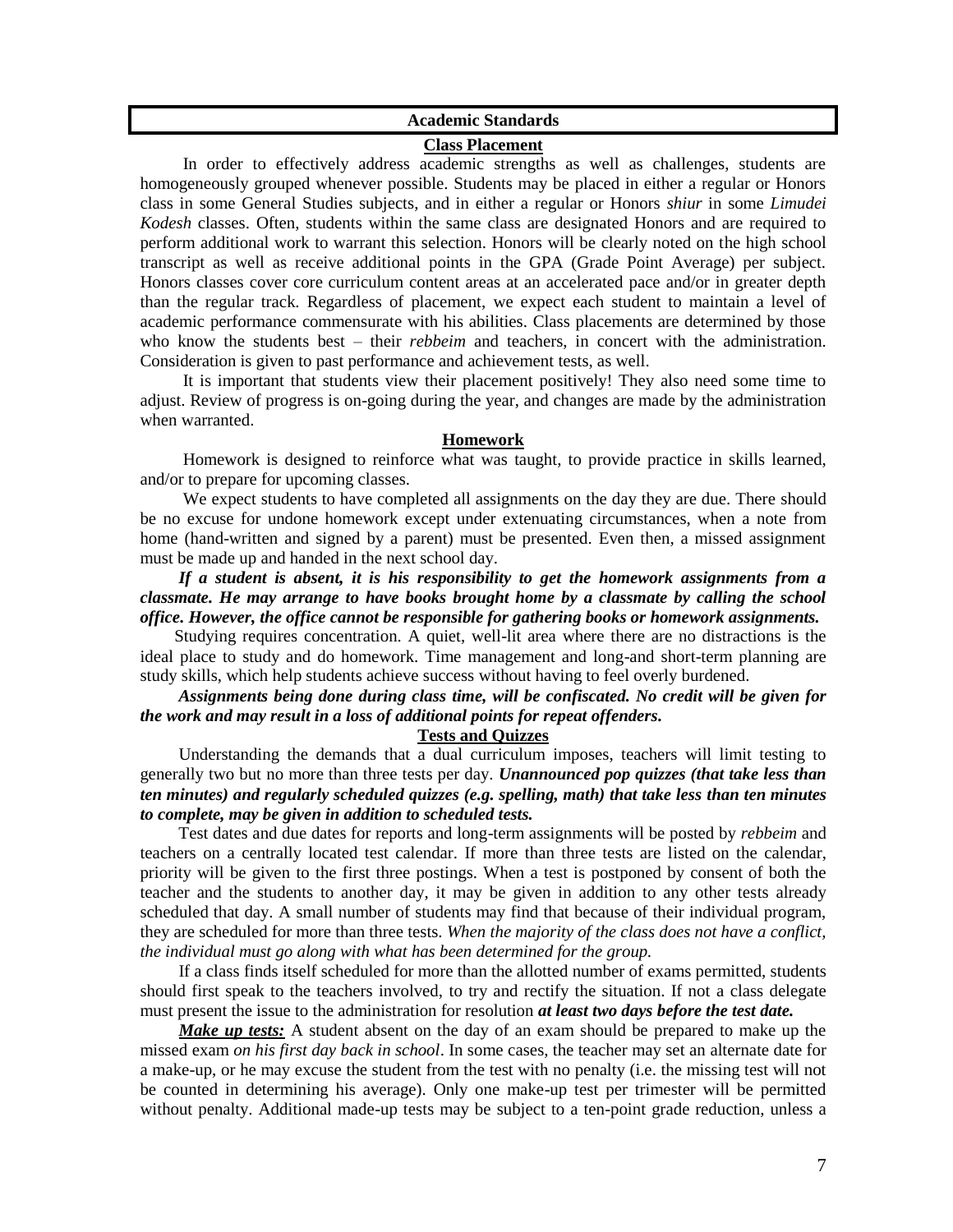doctor's note has been submitted. In all cases, *make-up exams are not an entitlement but are at the discretion of the teacher. Throughout the school year, as well as at mid-year and final exams, a test that is not made up may be averaged in as a zero in determining end-year grades. It is the sole responsibility of the student to arrange for work that he must make up.* 

 *Studying for a test in a different subject during class time or during minyan will result in a ten-point grade reduction on the test.*

# **Honors Courses**

 Honors classes cover core curriculum content areas at an accelerated pace and/or in greater depth than regular classes. Initial placement in a general studies Honors class, is dependant on an 85% average, or the discretion of the administration.

 In the computation of Grade Point Averages, which appear on the student's report card at the end of the school year, each **Honors** course is weighted by (5) points, to compensate for the higher level of difficulty. Intermediate level is weighted by (2) points.

*Honors points are not added to individual grades.* Weighting of grades impacts positively on a student's overall Grade Point Average and his Class Rank, the main indicators used by colleges (along with SAT scores) when evaluating student transcripts.

# **Final Exams**

 The school calendar has postings of final exams. Regular rules for minyan apply. *Students who are not present for minyan will not be permitted to take an exam that day.* 

 *Absence from a final exam will only be excused with a doctor's note.* In the absence of a doctor's note, the student will receive an automatic ten-point reduction on his make-up exam grade.

- Make-up exams will be given in a timely manner at the discretion of the teacher and the administration.
- *Students will not be permitted, except under extreme extenuating circumstances, to take exams early to facilitate a family vacation.*

# **Senior Exemptions**

Seniors *may* be exempt from taking a final exam upon recommendation of the teacher (based on in class performance and behavior) and the approval of the administration. Exemption is also contingent upon maintaining an 88% average in the subject and having no more than 7 absences or maintaining a 95% and no more than 10 absences.

Two college visitation days will not be counted in the total number of absences if the visit has been approved in advance by the administration and a letter from the registrar confirms the visit. The student must have at no time during the year accumulated more than 4 disciplinary points or faced suspension. *Only students who receive written authorization from the administration will be exempt from taking a final exam.*

# **Parent-Teacher Conferences**

 Parents will have the opportunity to meet with their sons' *rebbeim* and teachers at our Parent-Teacher Conferences, which will take place on a pre-scheduled evening. Please check the calendar for the conference date and times, as well as for the alternate date that has been designated in the event of school closing due to inclement weather.

#### **Report Cards**

 Report card grades, which are issued twice each semester, reflect class participation, classroom work, homework, quizzes and tests, and final examinations. A teacher may deduct up to 10% of the trimester grade in the case of a student whose unacceptable behavior has affected the overall learning environment of the class.

Academic grades are reported in numerical form on a scale of 0-100. Conduct is reported on a scale of 1-5 (1 being the best). Final end of semester grades are computed by averaging two report card grades, and final exam grades. The final exam counts as 10% of the final grade. The minimum passing grade is 65.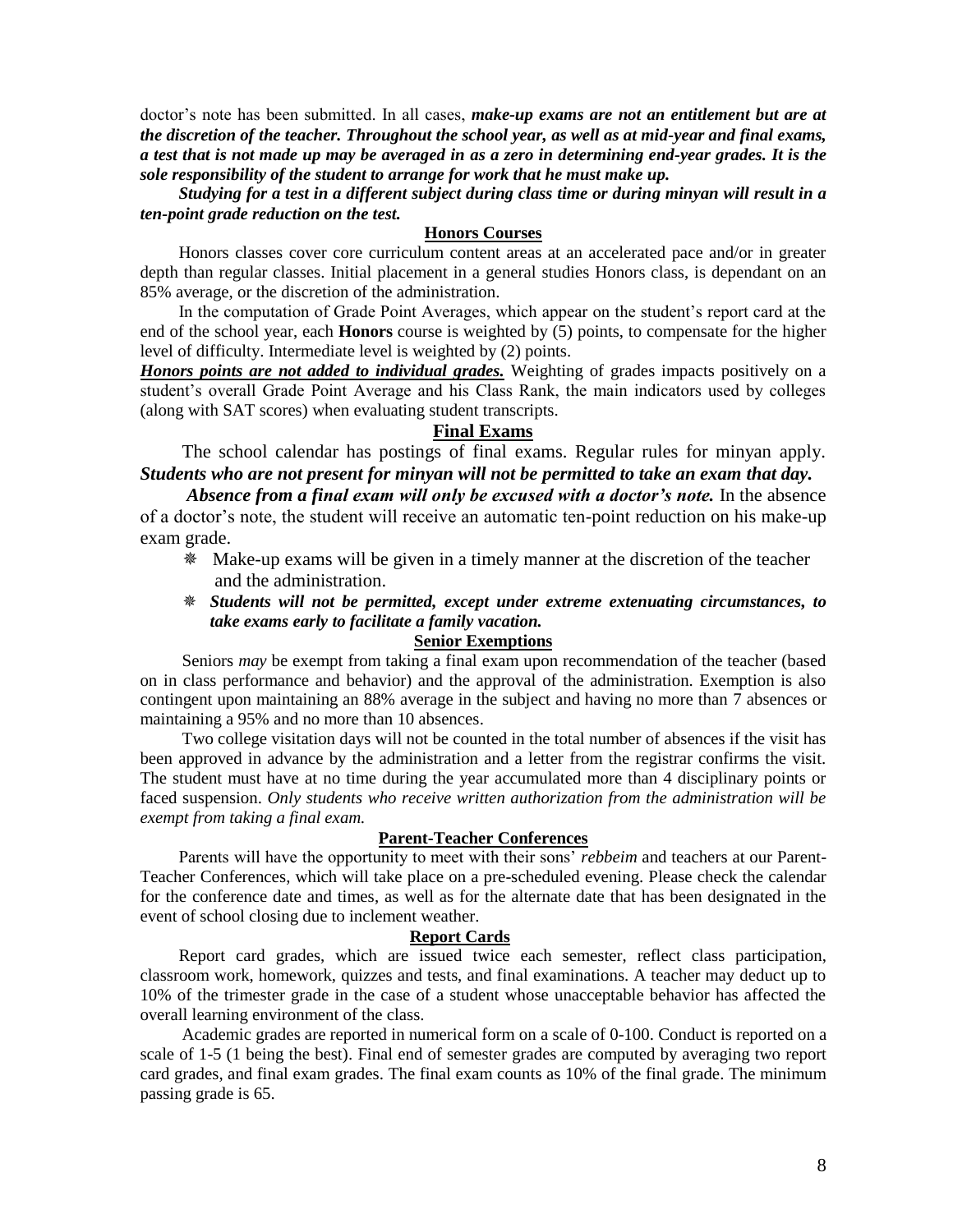#### **Honor Roll**

 A student will be included on the Principal's List and designated as having made the Honor Roll in each term that his overall average is 88%, he has no failing grades, no Unsatisfactory comments or not more than one 3 in conduct on his report cards for that semester, and no more than three disciplinary points accumulated. Honor roll students with averages of 95% or above will be designated as earning High Honors.

 End of semester Honor Roll status is based on a student's performance throughout the halfyear and *is notated on the official transcript*.

# **Participation in Varsity and Extra-curricular Programs**

 Extra-curricular activities like Varsity sports, academic competitions, school newspaper, yearbook, and holding an SGO or Student Council office, contribute to making high school enjoyable and memorable. Students may participate in a variety of activities under the auspices of the Yeshiva, and they are encouraged to do so unless it interferes with their academic performance, which is of primary importance.

The following criteria for participation have been established:

- 1. *Parental consent is required.*
- 2. *A student may only be on one varsity and one academic team, and hold only one position (e.g. SGO, yearbook, etc.) simultaneously.*
- 3. *A student must maintain the minimum of a 75% GPA for academic competitions and student office. He may not have even a single failing grade on his trimester report. If he does, he will have to discontinue his active participation, pending review of his academic performance or evidence of significant improvement in that subject. (Under special circumstances, at the discretion of the principals and parental consent, this rule may be conditionally waived.)*
- 4. *Our school officers and team members are, at all times, a reflection of this school, and must represent high standards of behavior and citizenship. It is, therefore, understood that if a student acts in any way that is contrary to our standards, he will be suspended from his position and not permitted to play for our school.* 
	- $\div$  If a student accumulates 4 disciplinary points (or comparable level), he will be suspended from the next game.
	- $\triangle$  At 5 points, he will be suspended from the next two games.
	- $\triangleleft$  At 6 points or having faced disciplinary suspension he will be suspended from team participation for one month.

# **Failing Grades**

 It is our express desire to encourage and help every student do the best that he is able. If a student fails a subject in the first half of a semester, he may be given the opportunity to undertake an independent course of study or complete additional work to prepare for retesting and/or reevaluation.

 Students with overall D averages, or more than one failing grade, should meet with the administration for an academic conference to determine how best to improve their performance. Every effort will be made to work with a student who is having academic difficulty.

# **Promotion**

 There is no automatic promotion from one grade to the next when severe academic problems persist. If a student fails one or two subjects, he will be required to retake and satisfactorily complete the course in an accredited summer school or complete an independent study program and be retested on it before re-admittance to school. If this is not fulfilled, the student will only be readmitted if he repeats the entire grade.

 If a **student fails more than two subjects**, whether *Limudei Kodesh*, General Studies or one of each, an evaluation will have to be made as to whether he can return to the Yeshiva. A student may possibly be permitted to return on the condition that he satisfactorily completes a full regimen of compensatory summer work or repeats the entire grade. As always, such decisions will be made on an individual basis.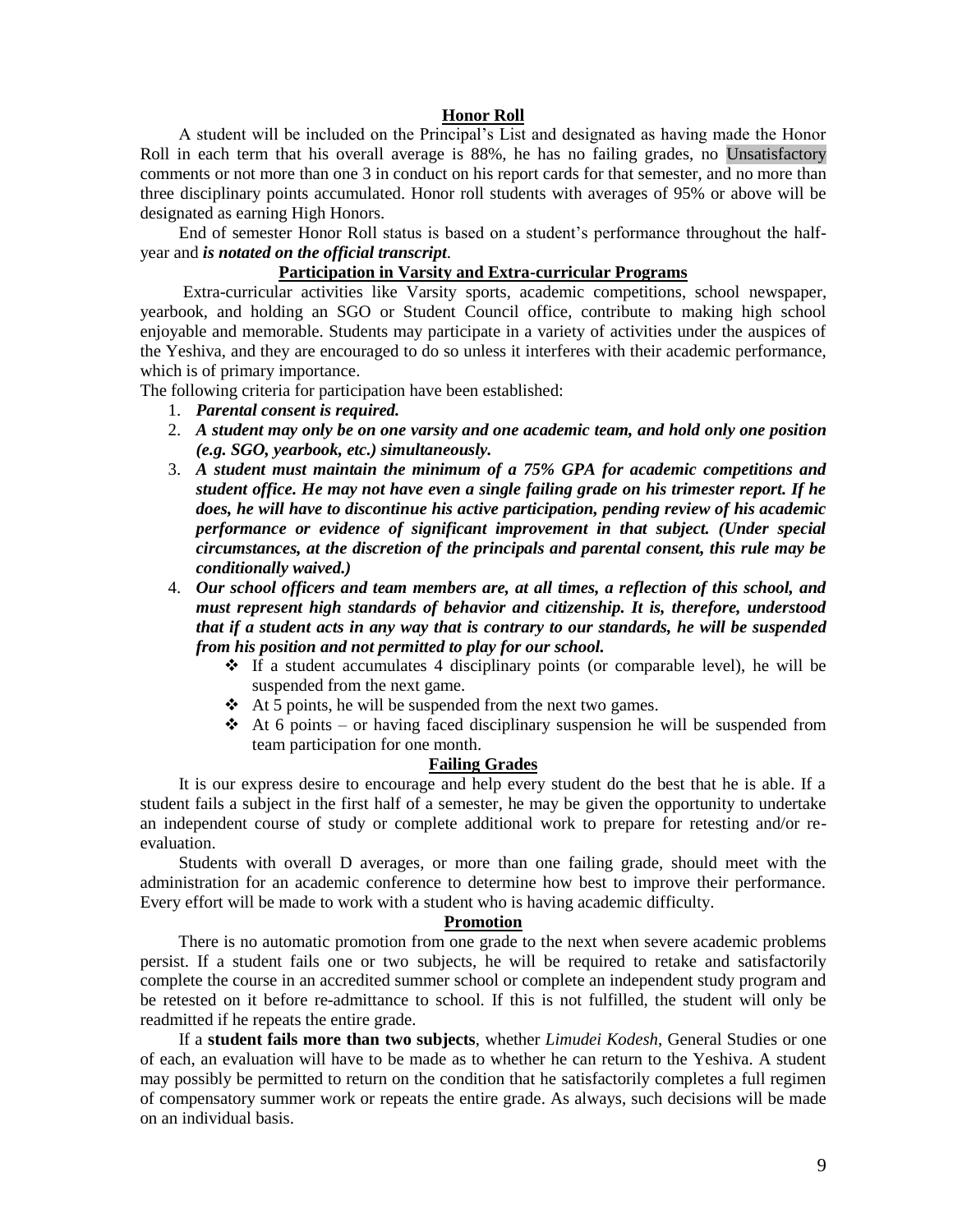*Students displaying consistent behavior problems or a negative attitude will not be allowed to return to our Yeshiva the following year.*

# **Cheating**

 Because of the *halachic* injunctions and moral implications involved, we do not anticipate having to deal with the issue of cheating. Nevertheless, should it be necessary, cheating will be dealt with severely.

 Cheating is herby defined as receiving or giving information on a test, plagiarizing, or forging someone else's signature on a note. A student is presumed guilty of cheating if:

 *He is conversing or writing notes to another student during a test.*

 *He is found with a crib sheet in his possession during a test, even if he was not seen using* 

*it.*

 *He is found with information written on his desk, his body or his clothing.* 

 *An answer is altered after a test paper has been returned.*

 *The first time that a student is presumed guilty of cheating, he will be given a zero on the exam in question and a 10 point reduction in that subject for the marking period and a meeting will be held with his parents. He will be disqualified for the year from Honor Roll and team membership.* 

 *A second incidence will result, in addition to the above, in an external suspension. Should there be a third occurrence at any time throughout his school career, he may be subject to expulsion!*

# **Attendance**

 A student is allowed **12 absences** for the entire year. Regular attendance is essential for effective education. Personal business, appointments, and routine medical and dental visits should not be made during school hours. Absences should occur infrequently, and only due to illness or extenuating circumstances. It is the responsibility of the student to ensure that his absence has been cleared.

Permission for planned absences should be arranged in advance.

 Students who are absent (or late to school) should have a parent notify the school office by phone.

A note from a physician or parent is required following an absence.

 Notes from parents should be hand-written, signed, and include a daytime phone number in case we require clarification.

 Patterns of absence (i.e. Fridays, test days, etc.) will be noted and addressed appropriately.

#### **Absences**

**During an Absence:** A student is expected to make up all assignments, class notes, projects, and tests. It is the student's responsibility – not his teachers' or his parents' – to see that he does!

*Number of Absences:* Regardless of academic performance, **a student who exceeds 12 absences will lose 1 point from his GPA** toward that year for each additional day of absence (regardless of the reason) or he may request the opportunity to recoup his lost points by completing hours of community service commensurate with the days missed.

# **Vacations**

 Regular attendance is important for academic success. It is often difficult, if not impossible, for a student to make up missed class work. Special circumstances must be discussed with the administration in advance. Teachers *will not be expected to* provide make up assignments or tests, and any test missed may be averaged in as a zero if the vacation has not been pre-arranged with the administration.

All vacation plans should be made in concert with the school calendar.

# **Late to School/Leaving School Early**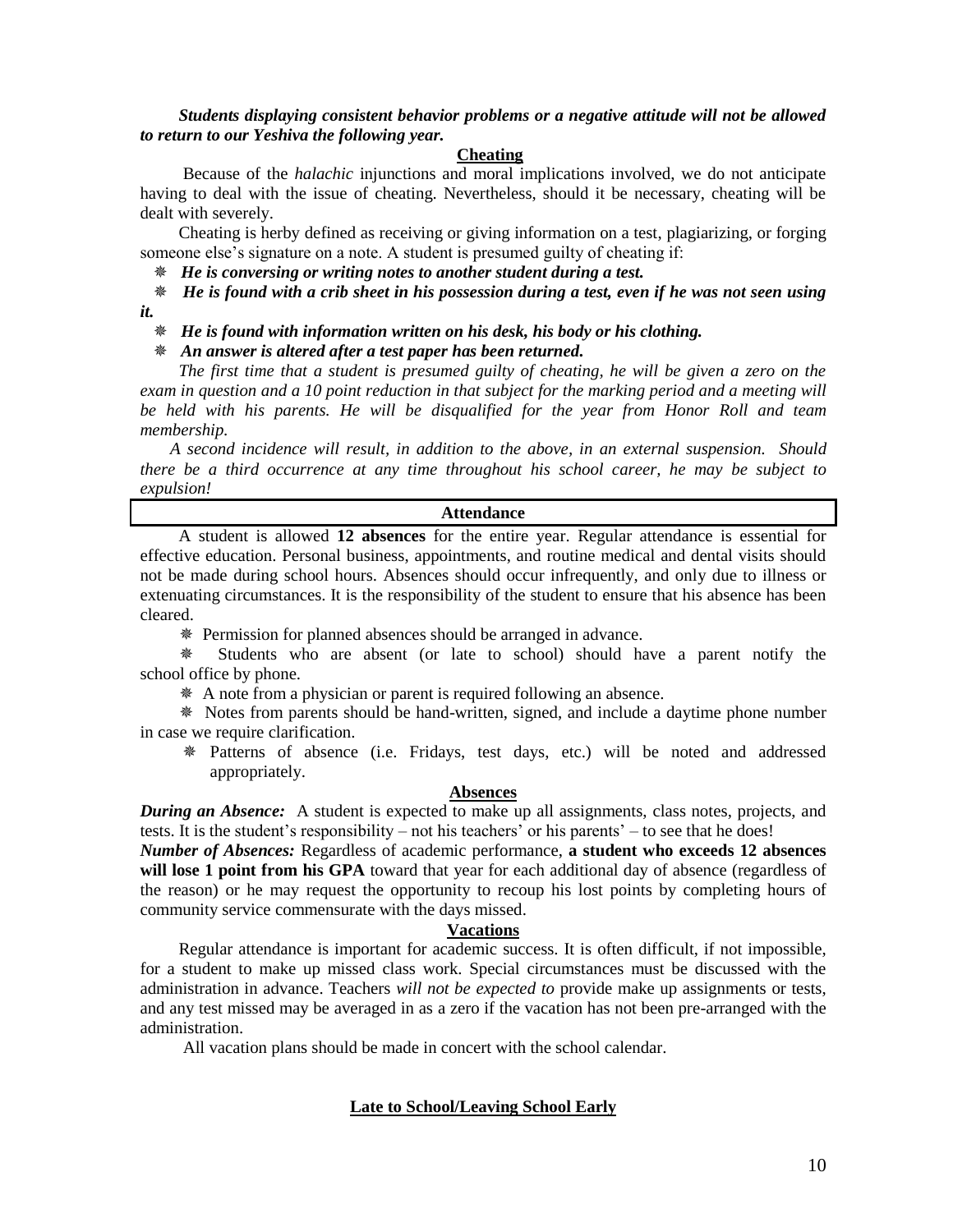$*$  Before 11:00 am, late arrival, even with a valid note, is a quarter-day absence.

Arrival after 11:00am (or after 10:30am on Friday) will be considered a half-day absence.

A student may leave early only with the consent of his parents and the administration.

It is strongly requested that you do not schedule appointments during school hours, as this sends the wrong message to students. The student will also be recorded for a quarter or half day absence depending on how long he is out for.

 To be excused, a student should present a hand-written note, signed by his parent, requesting early dismissal. Notes should be presented before the end of morning break (11:00am), in case there is need for clarification. If a parent cannot be reached, the student may not be permitted to leave.

 Parents coming to pick up a student during the school day must come to the office to sign him out.

 A student who leaves school before the beginning of period 5 will be recorded as absent for a half-day, after that it will be recorded as a quarter-day absence.

# *Any combination totaling 4 tardy's and/or early dismissals will be considered on full absence when computing attendance.*

# **Late to class**

 Bells ring to signal the start of each period. Whether or not they have heard the bell, students are expected to be in class on time. If a student arrives late to class, he will receive one point or more on his record or will receive a lunch/after school detention. Students who arrive more than 15 minutes late to class without permission will be considered to have cut that class and will receive an in-school suspension.

#### **Absence From Class**

 Students are expected to attend all scheduled classes and activities each day, and attendance is taken each period. Unapproved absence from class will be considered a cut. Even with consent of his teacher, the student must receive the approval of the principals to absent himself from any class.

 A student who leaves his classroom during class time without a pass may receive a point on his disciplinary record or receive a lunch/after school detention.

 As a general rule, students should not have to leave the room during the first half-hour of the morning, and from mid-morning break through lunch period. In the afternoon, students should not leave the room during the first 15 minutes or the last ten minutes of any class. If a student must go to the bathroom between classes and will be late to his next class, he should first request permission from the next period teacher to be late.

 Even with a pass, a student who is out of class for more than 15 minutes without specific authorization will be considered to have cut that class.

 *Cutting a class* is a severe breach of conduct and will be treated accordingly: The first incident of cutting will result in a zero for all class work, tests or quizzes missed, plus a ten point reduction from the report card grade for the class which was cut. He may not be permitted to return to school until a conference with his parents is held. Any recurrence of cutting class will result in an immediate external suspension. A third incident may result in dismissal from the school.

# **Disciplinary Removal from Class**

 Students are expected to conduct themselves appropriately. Disruptive behavior is unfair to others and will not be tolerated. A student who is told to leave class for a brief "time out" (not more than 5 minutes) must remain standing outside his classroom until he is permitted to re-enter.

 It should not be necessary for a teacher to send a student to the administration. However, if it does occur, the student will receive 2 points on his record or receive 2 lunch/after school detentions. He will be responsible for all the work he missed while out of class, and he may be given additional homework, and parents will be notified.

#### **Leaving School Premises**

 As a general rule, once the school day has begun, students may not leave school grounds without explicit permission, under penalty of suspension.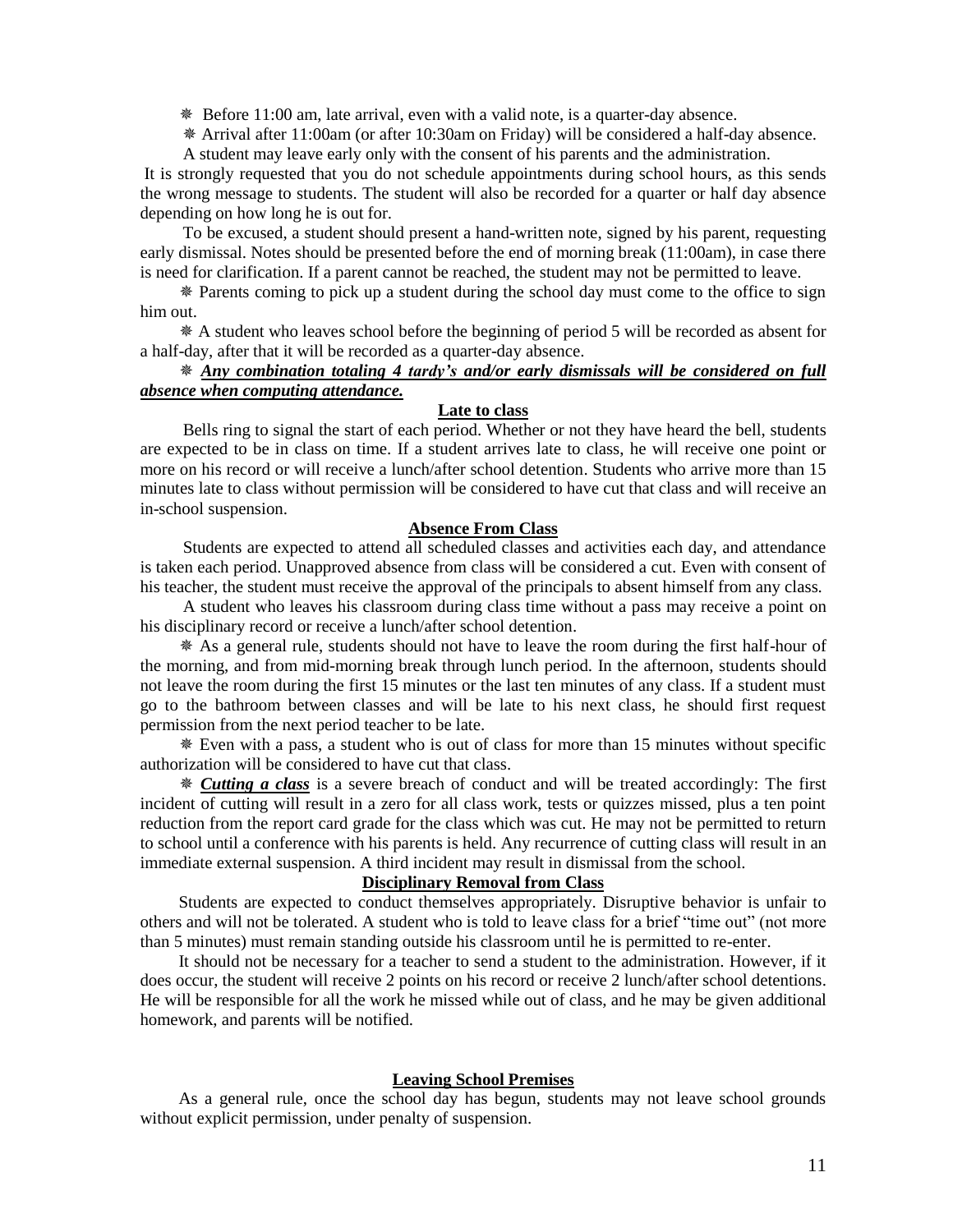# **Code of Conduct**

 The Code of Conduct is a guideline for student behavior and disciplinary consequences. It was formulated after extensive consultation with parents, faculty and students and accordingly, it reflects general opinion as to what are reasonable and fair expectations.

What does discipline have to do with learning? Everything! In fact, the word discipline is derived from the Latin verb meaning to teach. Most young people need external controls and know that they need them, despite loud protestations of the opposite. Our purpose in establishing disciplinary guidelines is educational in and of itself. We are training our students to develop the self-control they will need throughout their lives.

 Discipline implies living up to acceptable standards. Students are expected to be familiar with these standards and to take the Code of Conduct seriously. They can expect that the school administration will act in terms of this code. If a situation arises that is not covered by this Code, it will be resolved by the faculty and/or Principals. *Needless to say, all disciplinary measures mentioned in this code will be subject to the discretion of the Principals.* 

 We expect not to have to deal with more serious breaches of conduct than those included in the Code. Should such occur, they will be dealt with by the Principals in light of the specific circumstances.

 Most importantly, students need to follow good common sense with regard to their behavior. The overwhelming majority of our students will complete their schooling without any disciplinary consequences and contribute positively to the environment of mutual respect, caring, and Torah growth.

# **Breaches of Conduct**

 *A Student who disregards school rules will receive points on his disciplinary record, be given detention, or be fined.* Disruptive behavior during minyan, class, school programs and fire drills are included.

*Serious breaches of conduct* will be responded to strictly. Examples include, but are not limited to: acting disrespectfully to a faculty member, conduct which can be deemed dangerous, unauthorized leaving of school premises, unauthorized presence in areas that are out of bounds for students, physical altercations, gambling, cutting class, or use of improper language. Consequences of such actions will be as severe as suspension for a period of time determined by the administration. If a student's behavior results in the *destruction of school property or of another student's property*, he will be responsible for the cost of repair or replacement of the property damaged. If the damage was willful, not accidental, the student will also be subject to suspension and placed on disciplinary probation.

**Extreme breaches of conduct** are certainly not anticipated, but are mentioned because they are totally unacceptable by the school. These include, but are not limited to altercation (physical or verbal) with a teacher, foul language directed at a teacher, substance abuse, eating in a non-kosher establishment, stealing, bringing inappropriate material or dangerous items to school, or willful disregard of an administrative directive. Smoking during school hours, whether on or off school grounds, is strictly prohibited. *Even a single incident of such behaviors may result in immediate expulsion.*

| <i>copuou</i>                                            |                                             |
|----------------------------------------------------------|---------------------------------------------|
|                                                          | <b>Consequences</b>                         |
| <b>Penalty* Structure</b>                                | Warning<br>$1-2pts.$                        |
| Fines:                                                   | Lunch detention<br>3pts.                    |
| \$12<br>Not wearing Tzitzit                              | Lunch detention<br>4pts.                    |
| Points                                                   | Double Detention (2 days of<br>5pts.        |
| Late to School<br>1pt.                                   | lunch detention, loss of                    |
| Late to class<br>lpt.                                    | privileges and notification of              |
| Late to minyan<br>1pt. Talking                           | impending suspension                        |
| during minyan<br>$1-2pts.$                               | In-school suspension<br>6pts.               |
| Disrespectful or Disruptive behavior<br>$1-3pts.$        | External suspension<br>7pts.                |
| Removal from class<br>2pts.                              | Disciplinary probation<br>8pts.             |
| $1-3pts.$<br>Improper Language                           |                                             |
| Physical Altercations or Bullying<br>$1-3pts.$           | *A student without valid excuse who does    |
| *detention may be assigned in the place of points at the | not fulfill an assigned detention will face |
| discretion of the administration                         | double consequences.                        |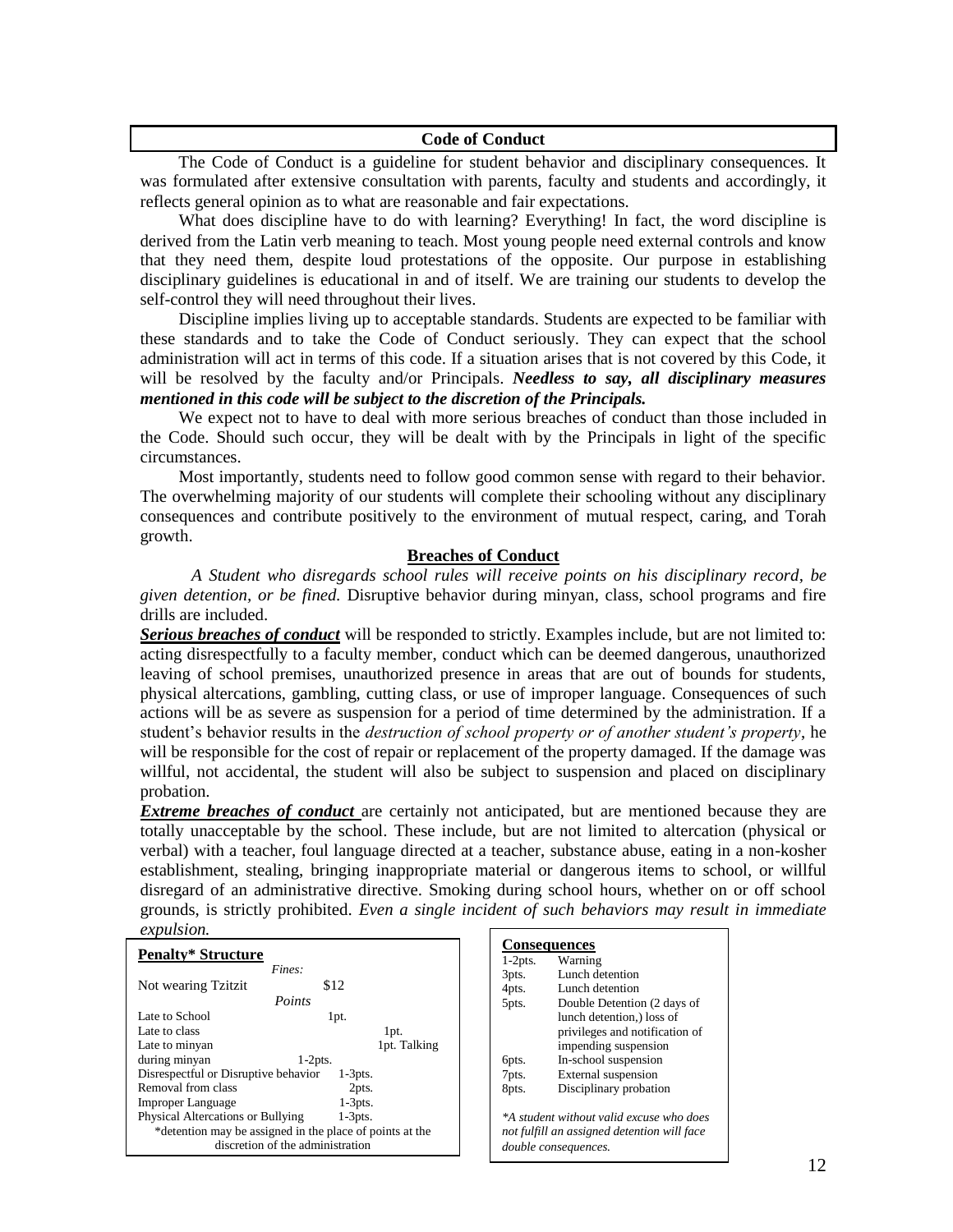# **In the event that the school wide point system is not put in place, alternative commensurate consequences will be applied at the discretion of the administration.**

# **Clearing a Record**

Every student begins with a clean slate, and is given the opportunity to start anew each year. For each month that a student passes without accruing additional points, one point is cleared from the record. When three consecutive months pass without any additional points, the record is cleared completely.

# **Suspension**

 Suspension is a serious consequence which few students reach. Because of its serious implications, it cannot be taken lightly.

*In-School Suspension* is equivalent to 5 lunch detentions or 3 after school detentions. In addition, it entails *the loss of one point from the final grades in each subject or alternatively, the suspension will be noted on the student's official transcript.*

*External suspension means the student must be in school but will not be permitted to attend any classes. He is fully responsible for all class work he misses while out and will be required to complete a substantial punishment assignment. In some extreme cases a student may not be permitted to come to school for the day. Final grades in each subject will be reduced three points. Alternatively, the suspension will be noted on the student's official transcript.* Suspension takes effect upon notification of parents. A suspended student will be reinstated only after a principals' conference with his parents.

# **Disciplinary Probation**

 A student who accumulates eight points or commits an egregious breach of conduct demonstrates lack of respect for himself and the school authority. A student on disciplinary probation will be carefully scrutinized to determine whether he can be permitted to remain at the school.

# **Substance Abuse**

One of Ma'or Yeshiva's main goals is to ensure a safe, wholesome environment for all of its students. To that end we will maintain a zero tolerance policy to substance abuse. We are committed to a student body that is free of controlled substances. Therefore, a student who uses drugs, alcohol (except for religious purposes and within reason), or tobacco (or nicotine based products), whether alone or with others, at any point during the school year- even outside of school- has subjected himself to possible expulsion from school.

**We reserve the right, and intend if the suspicion arises, to test any and all students on a random basis for drug use.** Any student who refuses to submit such testing will be asked to leave the school.

If a student reveals his involvement to a guidance counselor, teacher, or member of the administration, we will consider it as if the student has asked for help and is making an honest attempt to take a step to prevent any recurrence of this type of behavior. We are committed to assisting the student as long as it does not compromise the safety and health of other students.

# **Dress and Personal Appearance Code**

Controversy exists among contemporary educators as to whether a dress code affects overall attitude and enhances a school environment. The issue has stirred strong feelings on both sides of the debate. Does uniformity breed a better work ethic or stifle independent thought? Does freedom of dress foster a heightened sense of individuality or allow for extremism. Added to these issues are our concerns about setting a proper Torah environment. We are fortunate, as always, to have the wisdom of our sages to guide us.

*"No person in Israel should wish to be contrary to the express prohibition of his G-d out of love for fashion or comfort. Rather should he bear in his mind, even when looking after his outward appearance, that his body is not his, but is the possession of G-d and by observing G-d's enactment, the Israelite declares that he is duty bound to keep it holy."*

*Rabbi Samson Raphael Hirsch*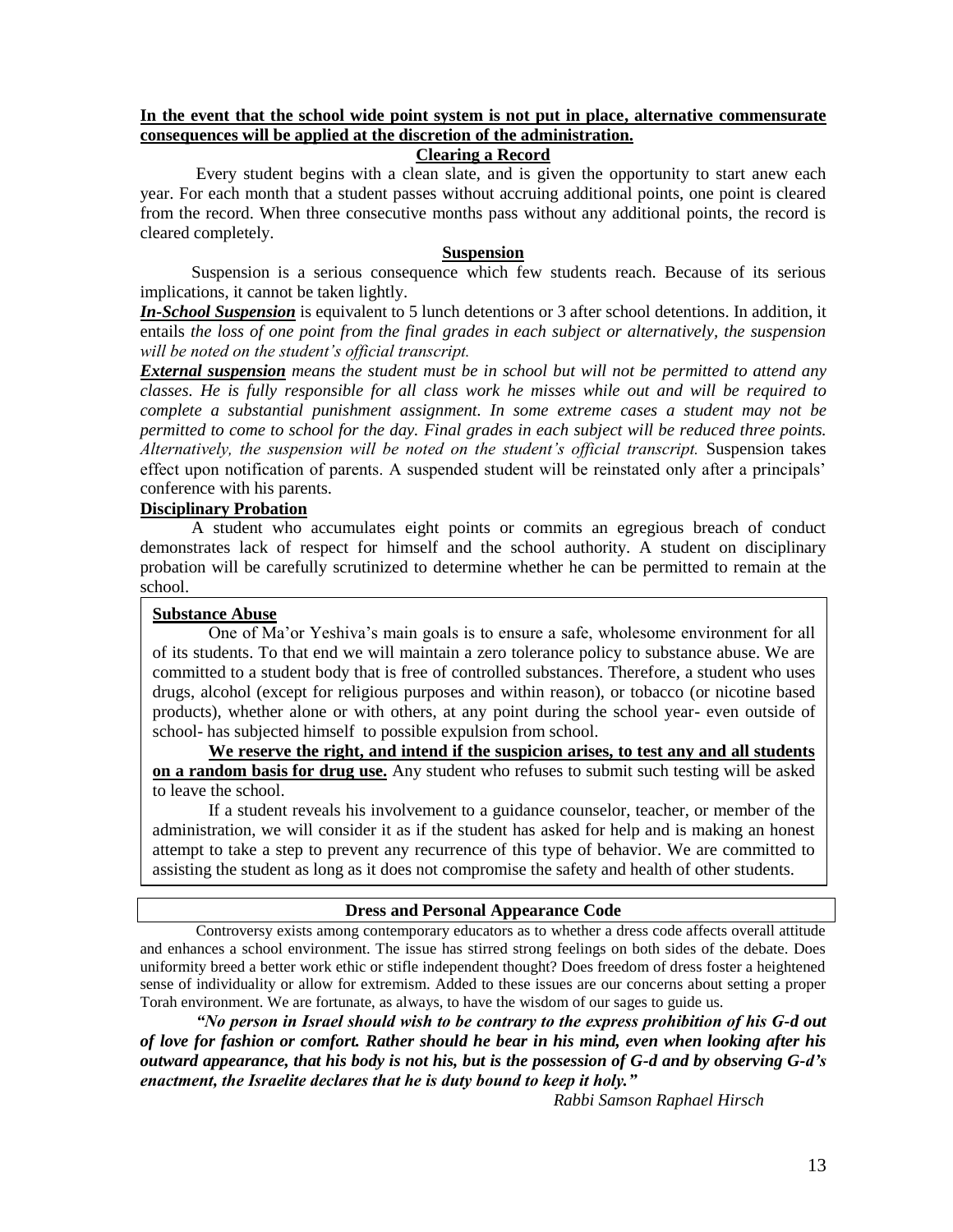In this spirit, we have set a simple, yet appropriate dress code, which, we hope, will foster this sense of purpose and holiness in our Talmidim.

# **IF YOU HAVE ANY QUESTIONS IF SOMETHING FOLLOWS THE REQUIREMENTS, PLEASE ASK THE ADMINISTRATION IN ADVANCE**

# **Kippot/Tzitzit:**

All boys are required to wear Tzitzit in school at all times. We suggest that every boy keep an additional Kippah and Tzitzit in his locker or cubby to be readily available in case it was forgotten or lost. That isn't to say that having it in the locker has him covered. Tzitzit is to be warn in school constantly.

#### **Pants:**

 The following colors are acceptable: Black or Dark Navy Blue. **Only plain dress style slacks must be worn**. No cargo pants, jeans, jeans lookalike, skinny pants or pants with multiple pockets or any other styled pants are permitted.

#### **Shirts and Polo Shirts:**

Only the following oxford style (collar with buttons all the way down) solid colored shirts are acceptable: Light Blue or White You may choose either the polo style (collar with three buttons) or the oxford style for White shirts. Blue shirts can only be oxford style. Un-tucked shirt tails create an unkempt appearance. If you choose to wear an oxford shirt, we expect that it remains tucked in throughout the school day.

#### **Socks and Shoes:**

Only leather shoes with backs (black or brown) or low-top Dark colored sneakers (bright colors will not be permitted) may be worn. (Other than gym period or outside during lunch) Socks must always be worn.

# *Hair: Hair:*

Hair should be of normal length, neither too long nor too short. Extreme hairs styles, such as dyed hair, step hair cuts, buzz cuts, or extra long hair, whether in front or back, are not acceptable. Facial hair (long side-burns, mustaches or beards) is not permitted.

Payot/sideburns are a Halachic requirement. Halacha specifies that Payot should reach the top of the jaw bone.

# **It must be stressed that the current style of buzzing the sides and growing out the top are contrary to halacha and everything the school stands for. Students arriving to school with such a haircut will be sent home with a suspension on their record.**

#### **Hats:**

Hats, caps and hoods are not permitted to be worn in the building and bandanas are never permitted to be worn.

# **Outerwear**

Leather biker or rap-style jackets and hoodies are not acceptable at any time. During school hours sweaters, cardigans, and Ma'or sweatshirts **only** are permitted. (the Ma'or sweatshirts will be available for sale in the office for \$20 each.)

# **Jewelry**

Visible jewelry (i.e. rings, neck chains, bracelets) may not be worn in school. Jewelry may be confiscated if a student is seen with it on, after he has been given prior warning to remove it.

# **Dress Code Consequences:**

The Yeshiva dress code is enforced during the entire school day (except during gym) including trips and all school events. It is a student's responsibility to ensure that he is in compliance with the guidelines presented. Because of its simplicity there should be no confusion about what is and what is not appropriate attire. Therefore, any student who is not in compliance with the dress code will face consequences. The dress code policy is only one of the many central facets of our school, however, adherence to these guide lines is essential, and it is requested, and expected that parents cooperate and support this system.

**First Occurrence-** Warning **Second and Third Occurrences-** Lunch Detention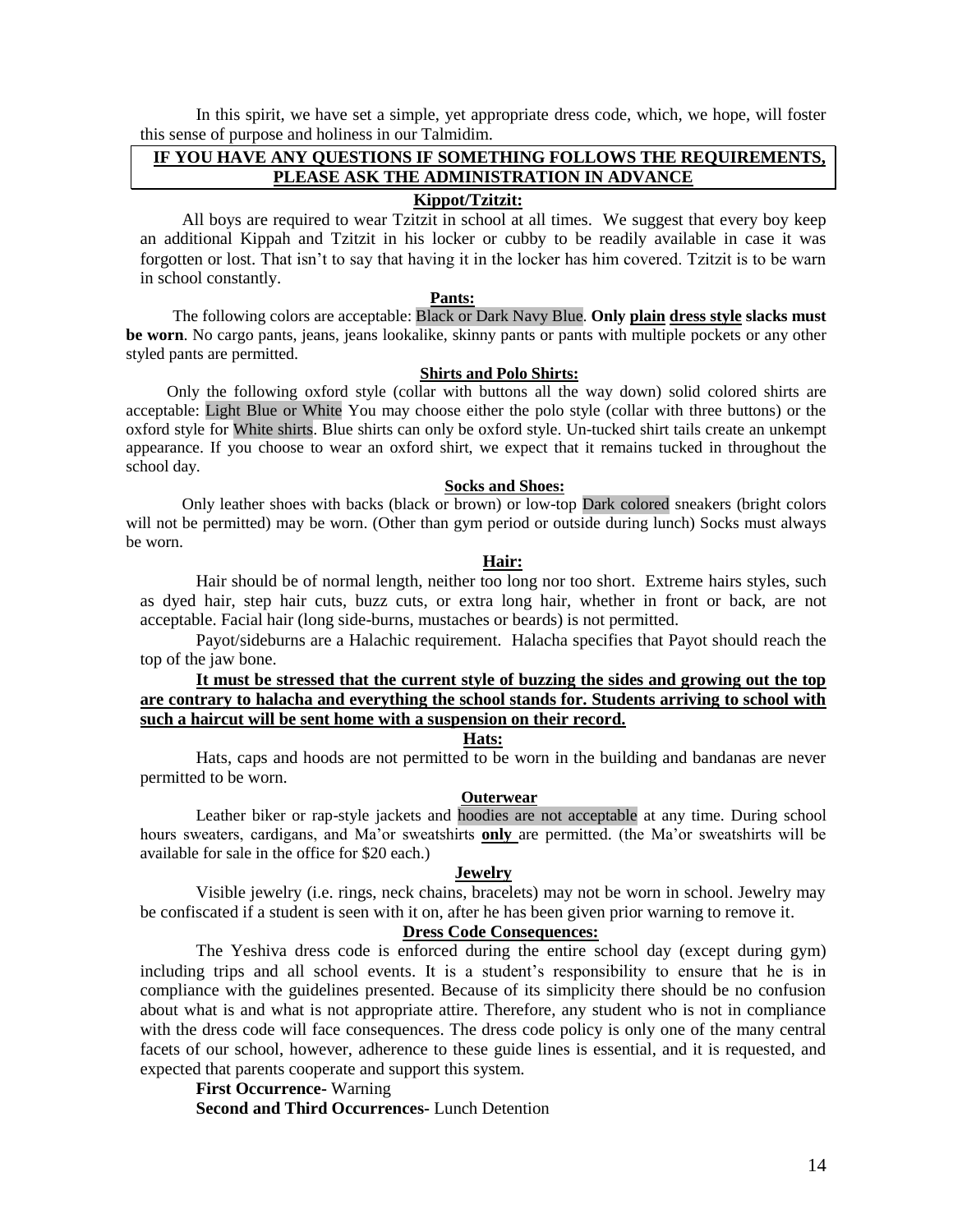**Further Occurrences-** Full Week of Lunch Detentions or may be sent home. *Blatant and willful disregard of the dress code indicates a conscious challenge of school authority. In such cases, the student will face suspension.*

| <b>General Information</b>                                                                |  |  |  |
|-------------------------------------------------------------------------------------------|--|--|--|
| <b>Cell Phones</b>                                                                        |  |  |  |
| As educators, we have found that the presence of a smart phone in the life of a teenager, |  |  |  |

especially when connected to various forms of social media, has drastically affected his scholastic and spiritual growth. This isn't only a sever religious issue. It encompasses every facet of developing into a successful capable adult. To that end, we at Ma'or have enacted the following policies:

 At no point in time is a student to have a portable phone or electronic device of any kind on his person during school hours. Students are expected to bring their phone to school each day for collection. There will be a designated drop-off section in the office and the administration will ensure daily that each student has indeed deposited a phone. Students will not be permitted to leave phones in their bags or personal lockers. There will be a zero-tolerance approach to violations of these rules. Any attempt to break or circumvent these rules, such as placing a dummy phone in the designated area, or a lackadaisical attitude towards depositing the phone will result in suspensions.

 Aside from in-school policy, Ma'or Yeshiva is no longer accepting students with unfiltered smart phones, e*ven on their free time.* Students are expected to carry no more than a basic phone with calling and text. Exceptions can be made to allow a smart phone that is heavily filtered *by the administration*. No browser or social media apps will be permitted. Ma'or Yeshiva reserves the right to terminate the enrollment of any student found to be in violation of the above.

 Even if a student's phone is strictly filtered, he is not permitted to engage in any form of social media including but not limited to Facebook, twitter, snapchat, Instagram or WhatsApp. Students may not have active accounts in any of the above.

 It goes without saying that any student engaged in the exchange of inappropriate pictures or videos of any kind, at any time at all, will subject to immediate dismissal as a student of our Yeshiva.

# **Change of Address**

 If there is a change of address, home phone number, parent's work number, or emergency contact number, please notify the school office immediately. It is essential that information on file be kept current. In order that we understand and serve the needs of the whole child, it is important for the administration to be aware of any change in family situation (e.g. illness, death, separation/divorce, or change of custody) that can adversely affect a student. Any information shared will be considered only in terms of the welfare of your son, and will remain confidential as per parents' instructions.

# **Driving**

Cars may only be used to transport students to school and home at the end of the day. Under special circumstances, the administration may allow a student, *with his parents' written consent,* to drive during the school day. Senior privileges will be discussed at the start of the year.

# **Electronic Equipment**

No electronic equipment is to be brought to school. This includes laptops, tablets, ipods etc…

# **Emergency School Closing**

In the event of inclement weather, you will receive a text and/or email about updates.

# **School Office**

 The school office is out-of-bounds to students without explicit permission. Students may not enter the office/faculty room for any reason, even if they are "just looking" for a rebbe or teacher without clear permission. If it is necessary to contact someone who is in the office/faculty room one should remain outside the room until permission to enter is given.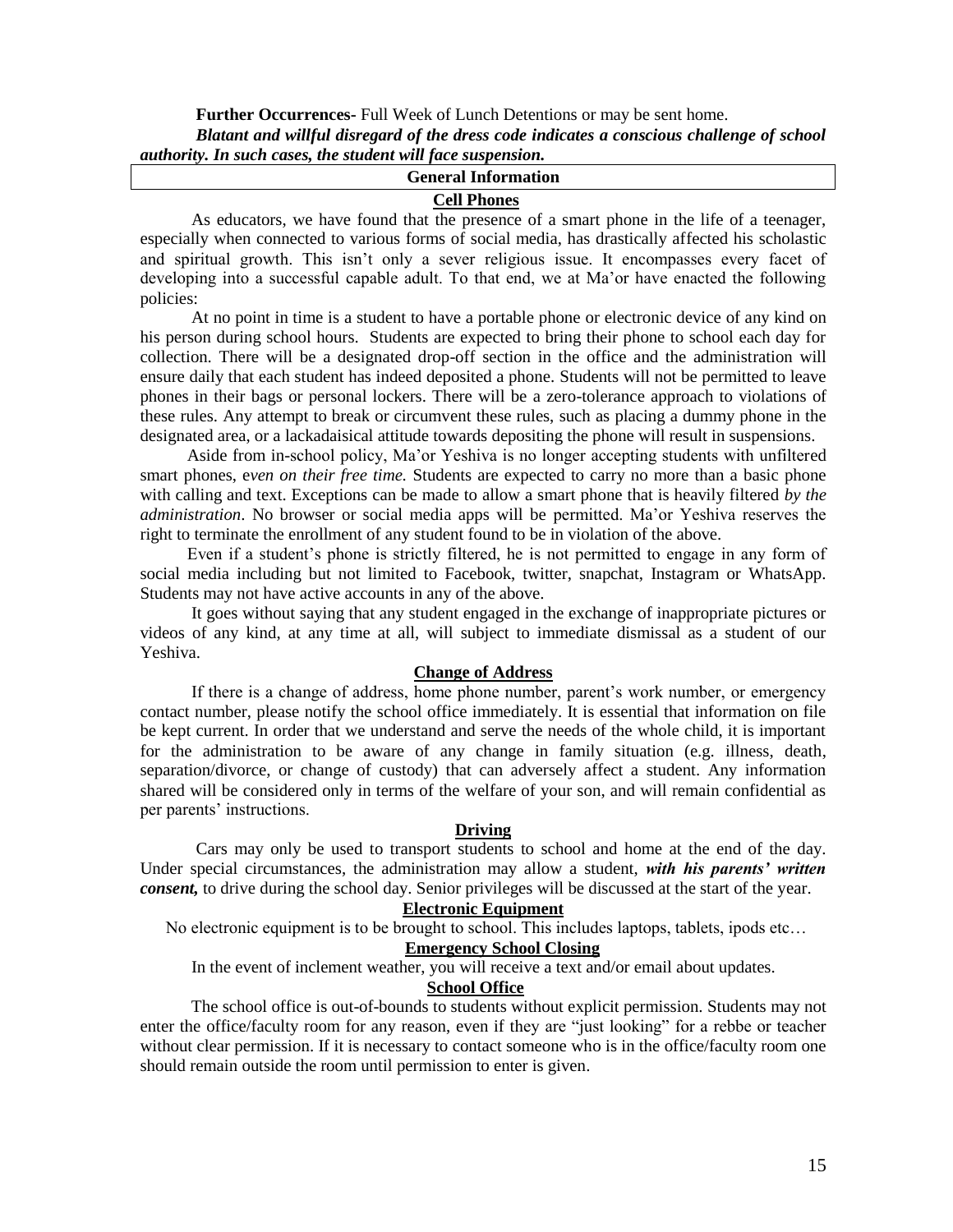## **Fire Drills**

 Fire drills will be conducted periodically throughout the year, as required by law. Procedures and emergency routes are posted in every room in the building. Students should be familiar with the routines to follow in event of an emergency. Because of the serious nature of such drills, they must not be taken lightly; any levity or failure to follow the directions of the persons in charge will be dealt with accordingly.

#### **Gym and Physical Education**

 Physical Education is a state requirement and every student must participate. Lateness to gym, cutting, and lateness to the class that follows gym will be treated in the same way as all other lateness and cuts.

 A student who is unable to participate in strenuous physical activity must submit a doctor's note as verification. He may not excuse himself from participation until he has received authorization from the administration.

# *When we go to the Gym the Rules are:*

- *1. Food and drinks are not permitted in the gym at any time.*
- *2. Only sneakers may be worn in the gym – no shoes are allowed.*

Non-compliance with gym rules will result in loss of gym privileges as well as disciplinary consequences.

#### **Health and Safety Regulations**

 The school is required to maintain complete immunization records for each student. Prior to the start of school, parents will receive a Medical Release form, authorizing treatment in the event of an emergency, and an Emergency Contact Form. New Jersey Department of Education mandates that no medication (over-the counter or prescribed) be permitted in school unless state guidelines are adhered to.

 A yearly physical exam form must be submitted for each student, to be kept on file in the nurse's office at the start of the school year. Any other pertinent medical information should be submitted by your doctor to the school nurse in writing. *While it is our hope that the need to use them never arises, it is essential that all emergency forms and consent forms be submitted immediately so that we are prepared for any contingencies.*

#### **Lockers**

Student will be assigned a locker on Orientation Day. **The school assumes no responsibility for the security of a locker's contents.** A student may use a lock only if a key or the combination is left with the school office.

Students may go to their lockers upon arrival, during lunch, before afternoon classes begin, and before leaving school. During class, and between periods, students should not go to their lockers. By thinking ahead, there should be no need to do so.

Decals may not be placed on the outside of lockers. Lockers should be cleaned out regularly. In preparation for mid-year exams, Pesach break, and final exams, all rooms are emptied and cleaned thoroughly. Students are reminded in advance to remove personal possessions and books. Anything left after the announced dates will be considered Hefker (ownerless), and becomes the property of the school.

*The administration reserves the right to inspect any locker at its discretion.*

**Lunch**

*Students may bring lunch from home.* In addition, lunch may be purchased from the local kosher food establishments through the student council. Drinks, snacks, are available for purchase during morning break and lunch period, and may be eaten in the lunch room. We request that talmidim throw away all of their garbage after eating.

*Meals are only to be eaten in the lunchroom or outside. Food is not permitted in the classrooms or other room in the building at any time.* 

# **Parties**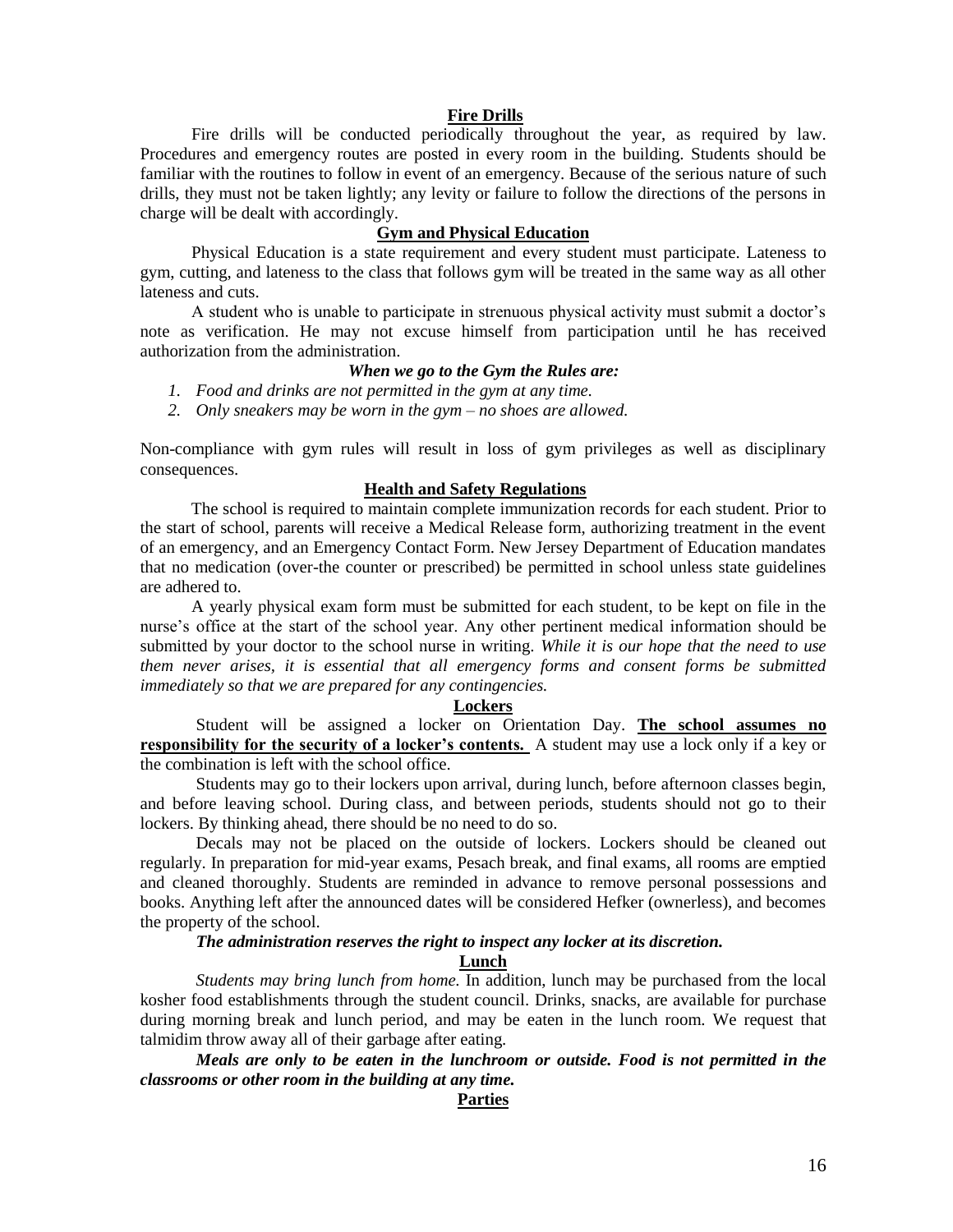**Class Parties**: When arranging for a class party, all food must be store-bought and under reliable *Hashgacha*. Food that has been prepared or baked at home may not be served.

**Outside Parties**: It is our expectation that students live in accordance with *Halachic* standards in all circumstances. We presume (and will not tolerate) that no student will host or attend a party that includes mixed dancing, drinking or other *Halachically or morally* objectionable activity. While we realize that we cannot control out-of-school activities, we are impelled to ensure that when socializing with friends from school, an individual not allow himself to be placed in an uncomfortable or compromising situation.

# **Records and Transcripts**

Requests for student records and transcripts must be made, in writing, through the business office. *The school cannot provide an official transcript without the authorization of the business office.*

# **Student Activity/Book Fee**

A Student Activity/Book Fee is included in the registration fee. It helps defray the cost of a host of activities and programs run in the Yeshiva. This fee covers textbook rentals, consumable workbooks, lockers, and all regularly scheduled activities.

Other than consumable workbooks, **all textbooks are on loan to a student and must be returned at the end of the year in satisfactory condition**. Students are responsible for any loss, damage, defacement or theft. No student will be permitted to take final exams or receive final report cards until all books have been returned or reimbursed. A \$15 fee will be charged for any book requiring binding.

Textbooks are distributed on Orientation Day and must be returned at year's end in good condition or the student will be responsible to cover the cost of repairs.

Students are responsible for providing their own school supplies (such as notebooks, pens, pencils, calculators, tape, stapler, clips, ruler etc.) A student who comes to class without his supplies is unprepared, and should not expect the school to provide him with these items. Consequences for coming unprepared will be subject to the discretion of the Rebbe or teacher.

# **Student Government Organization**

An active student council enables students to make a meaningful contribution to the school climate and to hone interpersonal skills and leadership activities. The SGO arranges meals, coordinates activities, and raises funds to benefit the student body. They play a significant role in making the Yeshiva a spirited and student-centered school. Criteria for running and holding office are listed above.

# **Senior Student Council**

 Student involvement and input is important to us. The senior class elects representatives to the council, which meets periodically and provides a forum for addressing areas of interest and concern to the student body. Delegates serve as liaisons and act as an advisory board to the administration and faculty. They also help with fund raising for the graduation trip and work toward a class Yearbook.

#### **Trips– School Bus**

 The same rules of decency and proper decorum apply on any school trip as in school. Simply put, trip/bus time is school time- all requirements apply and students are subject to the same consequences.

- o Keeping arms and heads inside the bus, even when it is not moving, is a matter of safety and common sense!
- o *Shmirat Halashon* and the avoidance of *nivul peh* (profanity) are attributes that are expected of *bnei torah* at all times, including on the bus and during the entire trip.
- o Students are easily identified as such. Behavior such as calling out to passing cars or pedestrians is inappropriate and causes a *chilul HaShem.*
- o Participation on a Yeshiva trip is a privilege that may be withdrawn for inappropriate behavior.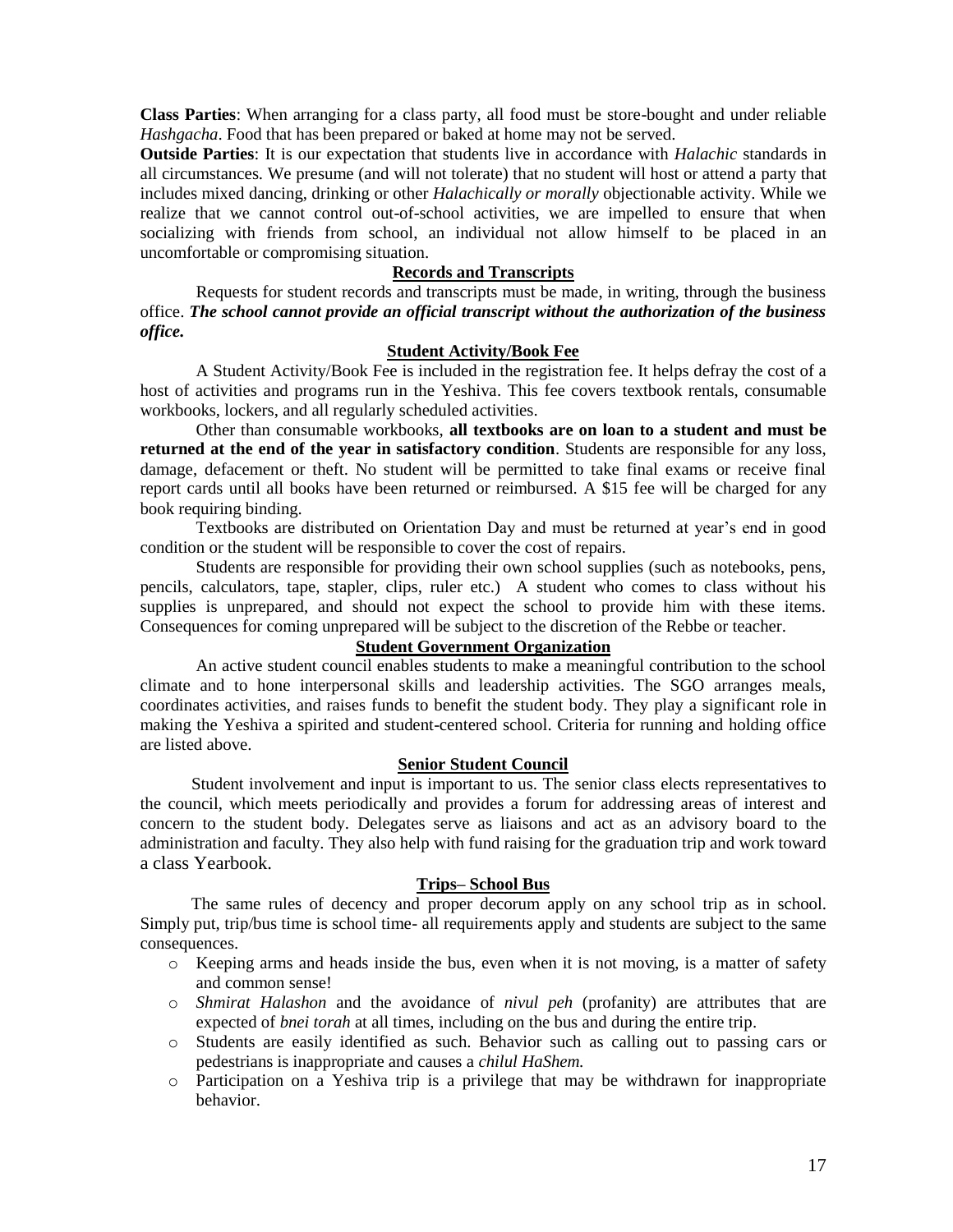# **Use of School Office**

 Students are not permitted to be in the school unless the office staff or a member of the administration is present. At all other times, the office is out of bounds. Office phones are needed for official business and must be kept clear. Barring extenuating circumstances, the school phones are not for student use. The office is not able to accept personal calls for students, nor will any class be disrupted to summon a student to the phone unless it is a dire emergency. If it is absolutely necessary to communicate with a student, you may request that a message be delivered to him.

 The office copy machine is available for student use, for **25 cents a copy**. Please do not impose on the office personnel unless it is essential. Surely you would not wish to interfere with their responsibilities to the school. Pens are available for **25 cents each**.

#### **Valuables**

 Valuables such as expensive watches, electronic equipment or large sums of money should not be brought to school. The building is open to many people each day, and the school cannot be responsible for loss, damage, or theft of personal property. All items left in school at the end of the year will be considered *hefker*/abandoned unless a specific request for a missing item is made.

# **Visitors**

 Students may not bring visitors to school without prior consent form the administration. All visitors, including parents, must first report to the office. No visitor may go directly to a classroom.

 Visitors are expected to dress in accordance with the appropriate nature of a Yeshiva. Women are expected to dress in accordance with Jewish requirements of proper modesty.

# **Volunteers**

 Research has proven that learning improves as connections between family and school are strengthened. Increased family participation results in gains in the social, emotional and academic growth of students of all ages. Our parent body represents a vast assortment of talents and skills If you are able to volunteer to serve the school in any way, please let us know. There is no better way to demonstrate your commitment to your son's education than by becoming an active and involved participant!

# **Co & Extra Curricular Activities**

For most students, the stimulation of co and extra-curricular activities and trips enriches the school experience. The Yeshiva provides a full complement of intellectual and physical activities and programs for students to enjoy:

| <i>Intramurals</i>                 | <b>Mock Trial</b>             |
|------------------------------------|-------------------------------|
| <i>Shabattonim</i>                 | <b>Senior Trip</b>            |
| Chanukah Chagiga                   | $Lag/d B'omer$ Outing         |
| Father & Son Yom Iyun              | <b>Senior Farewell Dinner</b> |
| Israel Trip-12 <sup>th</sup> Grade | Junior or Varsity Basketball  |
| Snow Tubing/Skiing Trip            | Softball                      |
| Co-curricular Field Trips          | Soccer                        |
| Holocaust Program                  | Rosh Chodesh Breakfasts       |
| Debate Team                        | <b>Spring Trip</b>            |
| and more                           |                               |

Specific information about each program will be provided as the time approaches. To expedite planning and organization, a comprehensive consent form, granting parental permission for students to participate in trips and activities is mailed at the end of the summer. Completed forms should be submitted before the start of the school.

As much as the variety of programs reflects a broad spectrum of interests, all programs are designed to instill a sense of school spirit and to engender warm interpersonal relationships among the students, and between talmidim and their Rabbeim. Therefore, *attendance at all such events is required unless specific consent has been granted in advance by the administration.*